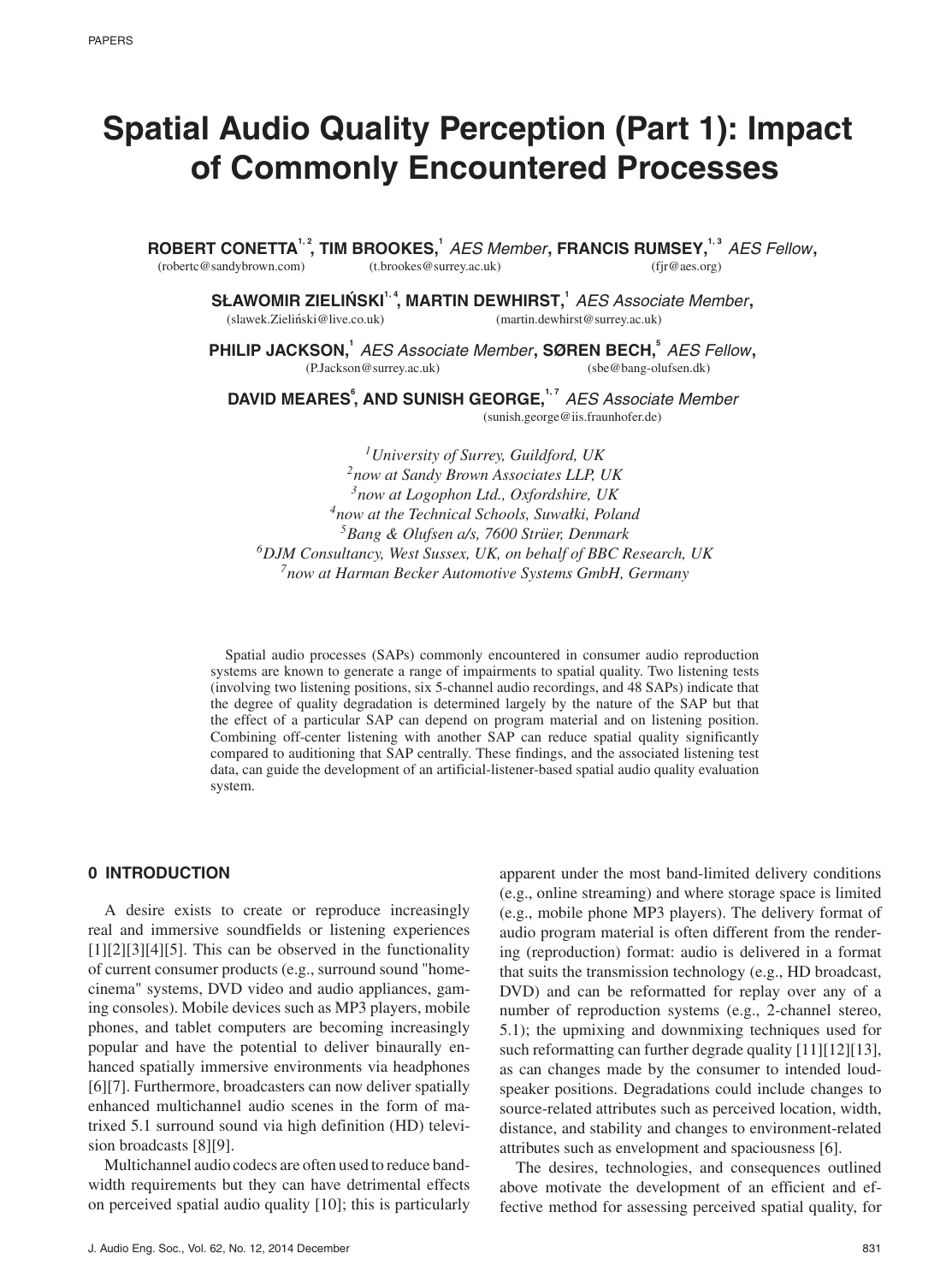research, for product development, and for quality control. The costs (in terms of time and money) of maintaining a listening panel, and assessing audio quality by formal listening tests, can be prohibitive [14]. A computer model of quality perception could act as an "artificial listener." An artificial-listener-based perceptual evaluation system, while perhaps not completely replacing assessment by human listeners, could however provide an indication of likely perceived audio quality where human assessment would be impractical or impossible.

Current standard algorithms for evaluating perceived sound quality (e.g., PEAQ [15]) focus on impairments to timbral quality such as audio coding distortions, noise, and bandwidth reductions and do not account for the contribution of spatial attributes<sup>1</sup>.

Since the development of PEAQ, Choi et al. [17], George [18], and Seo et al. [19] have created spatially-aware sound quality models but these only consider the degradations resulting from a limited selection of spatial audio processes (SAPs).

The QESTRAL (Quality Evaluation of Spatial Transmission and Reproduction using an Artificial Listener) project aimed to develop an artificial-listener-based evaluation system capable of predicting, for real or virtual multichannel loudspeaker reproduction, the perceived spatial quality degradations resulting from a wider range of SAPs. Metrics and extraction algorithms for a number of spatially-relevant audio features (informed by the body of research in binaural auditory modeling that aims to predict the perception of specific spatial attributes) have already been developed [20][21][22]. The experiments reported in the current paper aim to determine, by way of two listening tests, the degree of perceived overall spatial quality degradation resulting from SAPs commonly encountered in consumer audio reproduction systems and to determine the influences of listening position and source material on that degradation. The intention is (i) to build a quality-annotated database of processed and unprocessed program items; and (ii) to gain qualitative insights into the effects of SAPs on quality. In a follow-up paper these findings and the quality-annotated database will be combined with the previously-developed metrics to build a regression model of perceived spatial audio quality.

## **0.1 Spatial Quality**

Spatial audio quality is a global attribute comprising a number of lower level attributes [23]. Past studies by Berg [24], Berg and Rumsey [25], Choisel and Wickelmaier [26], Koivunmiemi and Zacharov [27], Rumsey [6], Rumsey et al. [28], and Zacharov and Koivunmiemi [29, 30] have identified a number of these lower level attributes (e.g., source location, width, depth, envelopment). However, in order to avoid exclusion of potentially-important factors, the current study is not limited to specific previously-identified attributes but, instead, defines spatial quality as the global attribute encompassing any and all perceived spatial differences between a reference recording and a processed version.

# **1 DESIGN OF LISTENING TESTS**

Two listening tests were conducted to achieve the aims stated above. In each test listeners were required to rate the perceived spatial quality of each of a number of test stimuli, as compared to a reference stimulus. Each test stimulus was a SAP-degraded version of the reference stimulus against which it was compared. For each test stimulus, the average of all its quality ratings was sought for the quality database. The following sections explain the reasons for using two tests and two listening positions, detail the test apparatus, program items, and SAPs and describe the loudness equalization applied and the test method employed.

# **1.1 Use of Two Tests and Two Listening Positions**

It is known from previous studies that off-axis listening leads to image skew [31] and that this skew has a negative impact on overall quality [6]. There have been various attempts to widen the acceptable listening area [32][33] but no previous studies have quantified the impact of off-center listening on overall spatial audio quality. The QESTRAL system was intended to be able to evaluate spatial audio quality at both on- and off-center listening positions and so the effects of listening position were investigated. They were considered in two complementary ways, using two listening tests, with the choice of off-center listening position informed by the previous studies cited above and the likely seating positions in a typical domestic listening room.

In listening test 1, centrally-auditioned SAPs were compared to a centrally-auditioned reference and off-centerauditioned SAPs were compared, separately, to an offcenter-auditioned reference. Thus, alternative listening positions were treated as alternative test conditions under which to evaluate the effects of a wide range of SAPs. This allowed determination of the extent to which the deleterious effects of SAPs might depend on listening position (e.g., one SAP might degrade a centrally-auditioned signal significantly but for an off-center listener the same SAP might leave the reference signal quality relatively unimpaired).

In listening test 2, centrally-auditioned SAPs and offcenter-auditioned SAPs were both compared to a centrallyauditioned reference. Thus, off-center listening was, in effect, treated as an additional SAP combined with the SAP under test. This allowed examination of the resulting compound quality degradation (e.g., moving off-center might significantly degrade the perceived spatial quality of one particular SAP but might make little difference to the quality of another SAP).

## **1.2 Listening Test Apparatus**

The listening tests were conducted at the University of Surrey's Institute of Sound Recording (IoSR) in a listening room compliant with ITU-R BS.1116-1 [34] requirements.

 $1$ An adaptation to enable PEAQ to evaluate degradations to spatial quality is under consideration [16].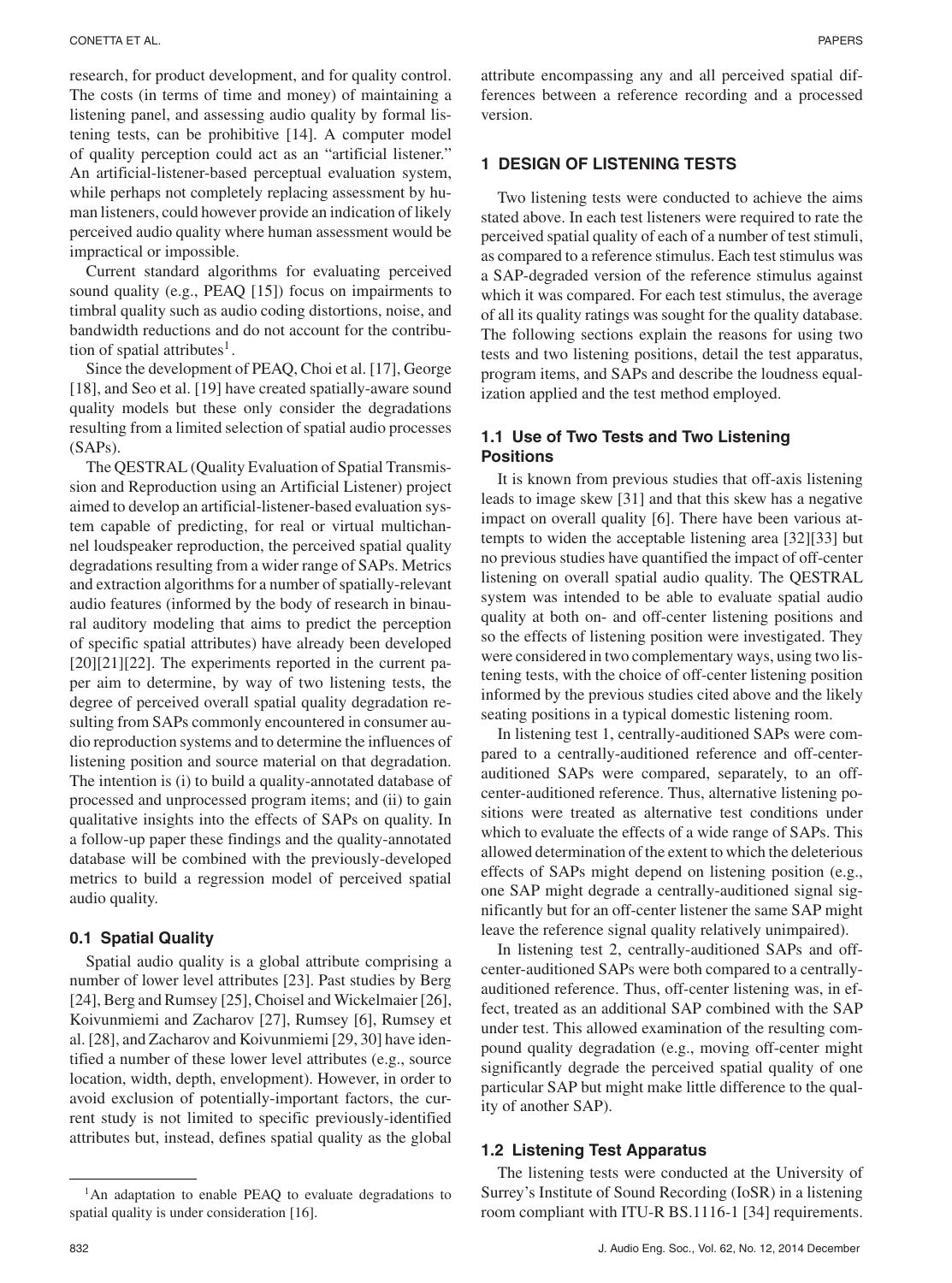

Fig. 1. (a) Listening and loudspeaker positions for listening test 1: core 3/2 array (white) labelled L, C, R, Ls, and Rs. (b) Listening and loudspeaker positions for listening test 2: core 3/2 array (white); off-center array (grey).

Bang and Olufsen Beolab 3 loudspeakers (Frequency response: 50 Hz to 20 kHz [35]) were used and were concealed from the listener by an acoustically transparent but visually opaque curtain. The high-quality listening room and loudspeakers were chosen in order that the reproduction system should be as transparent as possible, so that the most significant degradations to the program material would be due to the SAPs under test. A room with a poorer acoustic, or lower-quality loudspeakers, would constitute an additional SAP. This could be considered in a future investigation and the effects on quality incorporated into a future version of the QESTRAL system.

For listening test 1 the core playback system comprised five loudspeakers arranged in 3/2 stereo configuration according to the requirements described in ITU-R BS.775-1 [11]; additional loudspeakers were employed for SAPs that required them (Fig. 1). Listening test 2 employed two 5 channel loudspeaker systems, one as a reference system with a central listening position (LP1) and one to provide an off-center listening position (LP2) for comparison. Prior to each test all channel gains were calibrated individually to produce the same sound pressure level, at the center of the corresponding loudspeaker system, using a pink noise test signal.

# **1.3 Program Material**

SAPs were applied to six 5-channel audio recordings (Table 1). These program items were chosen to span a representative range of ecologically valid audio recordings, likely to be listened to by typical audiences of consumer multichannel audio, while also covering typical genres and spatial audio scene types. For example, the content of program item 1 (TV/sport) is mixed to represent a scene suitable for a television sports broadcast with multichannel audio. There are two commentators panned slightly left and right of the front center position where the television set would likely be. Audience applause and ambience can be heard from 360◦ around the listening position. This recording represents a typical F-F

Table 1. Program items used in listening tests 1 (items 1–3) and 2 (items 4–6).

| No.            | Genre<br>Type          | Scene<br>Type | Description                                                                                                                                                                                   |
|----------------|------------------------|---------------|-----------------------------------------------------------------------------------------------------------------------------------------------------------------------------------------------|
|                | <b>TV</b> Sport        | $F-F$         | Excerpt from Wimbledon (BBC catalog). Commentators and applause. Commentators panned<br>mid-way between L and C, and C and R. Audience applause covers $360^{\circ}$ .                        |
| 2              | <b>Classical Music</b> | $F-B$         | Excerpt from Johann Sebastian Bach – Concerto No.4 G-Major. Wide spatially-continuous front<br>stage including localizable instrument groups. Ambient surrounds with reverb from front stage. |
| 3              | Rock/Pop Music         | $F-F$         | Excerpt from Sheila Nicholls - Faith. Wide spatially-continuous front stage, including guitars,<br>bass, and drums. Main vocal in C. Harmony vocals, guitars, and drum cymbals in Ls and Rs.  |
| $\overline{4}$ | Jazz/Pop Music         | $F-B$         | Excerpt from Max Neissendorfer and Barbara Mayr – I've Got My Love To Keep Me Warm. Live<br>music performance. Wide front stage. Ambience from room and/or audience in rear<br>loudspeakers.  |
| $\sim$         | Dance Music            | $F-F$         | Excerpt from Jean Michel Jarre - Chronology 6. Very immersive. Sources positioned all around<br>the listener. Some sources are moving.                                                        |
| 6              | Film                   | $F-B$         | Excerpt from Jurassic Park 2 – The Lost World. Dialog in C. Ambience, sound effects and music<br>in L, R, Ls, and Rs.                                                                         |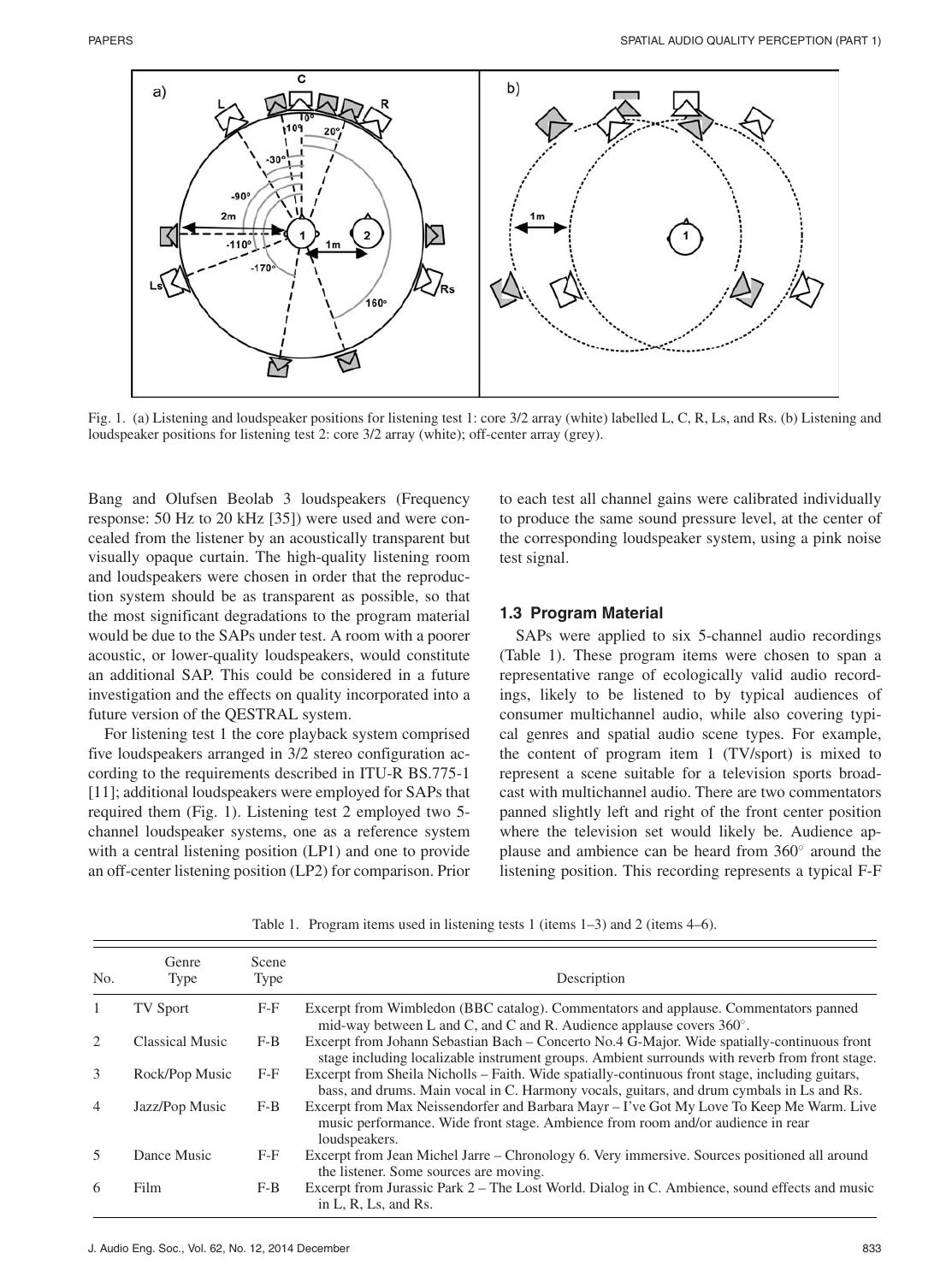Table 2. SAP groups used in listening tests 1 and 2

| Group<br>Process type |                                   |
|-----------------------|-----------------------------------|
|                       | Down-mixing from 5 channels       |
|                       | Multichannel audio coding         |
| 3                     | Altered loudspeaker locations     |
|                       | Channel rearrangements            |
| 5                     | Inter-channel level misalignment  |
| 6                     | Inter-channel out-of-phase errors |
|                       | Channel removal                   |
|                       | Spectral filtering                |
| 9                     | Inter-channel crosstalk           |
| 10                    | Virtual surround algorithms       |
|                       | Combinations of group 1–10 SAPs   |
|                       | Anchor recordings                 |

(foreground-foreground)<sup>2</sup> scene type where each audio source is either close or clearly perceivable [36]. In comparison, program item 2 (classical music) is a classical recording with a different mix style, typical of many recordings from this genre, where the front three loudspeakers (i.e., left, center, and right) contain a wide spatially-continuous mix of the orchestra while the rear or surround loudspeakers contain ambient or reverberant energy. This recording represents a typical F-B (foreground-background)<sup>3</sup> scene type.

## **1.4 Spatial Audio Processes Evaluated**

Forty-eight different SAPs were chosen for evaluation to create a large number of stimuli, exhibiting a wide range of typical impairments to spatial quality. The selection was informed by discussions among the QESTRAL project group, by previous related studies [12, 37, 38], and by the results of specific pilot studies [22]. The chosen SAPs can be divided into 12 groups (Table 2). Table 11 in the Appendix gives full descriptions.

It is possible that some SAPs may enhance, rather than degrade, spatial quality, but informal pilot evaluations by the authors indicated that, for the selections employed in this study, processed stimuli were never of a higher quality than the corresponding unprocessed reference. Within this study, therefore, the unprocessed reference stimuli were considered to be of optimal quality. If the results from the formal tests include processed stimuli rated at 100% quality then this will be revisited.

# **1.5 Stimulus Loudness Equalization and Playback**

The stimuli (SAP and program item combinations) were loudness equalized using a listening panel. Each listener was asked to adjust playback gain to make all unprocessed reference stimuli equally loud and then to make each pro-



Fig. 2. Graphical user interface used in listening tests 1 and 2.

cessed stimulus equally loud to the corresponding original unprocessed reference. The means of the resulting gain adjustments were applied to the experiment stimuli. Overall playback gain was kept constant across all trials, having first been adjusted to provide a comfortable listening level. Thus, all stimuli were equally loud and measured 75–80 dB  $L_{AEO(1-3mins)}$ .

## **1.6 Listening Test Method**

Pilot studies investigating the magnitude of perceptual differences between stimuli led to the choice of a multistimulus with hidden reference and anchors (MUSHRA) test method [39]. Listeners were presented with eight stimuli at a time and instructed to rate the spatial quality of each stimulus compared to an unprocessed reference program item. Listeners listened to the stimuli and recorded their responses using a graphical user interface (GUI) designed to reduce assessment scale biases inherent in listening tests (Fig. 2) [40][22]. The GUI was presented on a laptop situated at the listening position. The full instructions given to each listener, including a definition of spatial quality, are provided in the Appendix. It is acknowledged that listeners, although instructed to consider only spatial attributes, might also have considered timbral and other attributes. It will be important to take this possibility into consideration when the collected data are used to build a spatial quality model.

Quality ratings were recorded as integers from 0 to 100. These are reported in later sections of this paper as percentages but it should be noted that they can only be considered as such within the context of the chosen scale end-points: the lowest anchor and the unprocessed reference. If a stimulus has a quality rating of 0% then this indicates that no other version of that program item presented in the experiment was perceived as having a lower quality; it does not indicate that quality could not possibly be lowered further. Similarly, if a stimulus has a quality rating of 100% then this indicates that no other version of that program item presented in the experiment was perceived as having a higher quality; it does not indicate that quality could not possibly be improved.

<sup>2</sup>F-F (Foreground-Foreground) denotes Foreground program material (e.g., speech, musical sources) in the front loudspeakers and Foreground material in the rear.

<sup>&</sup>lt;sup>3</sup>F-B (Foreground-Background) denotes Foreground material in the front loudspeakers and Background material (e.g., reverberation, applause) in the rear.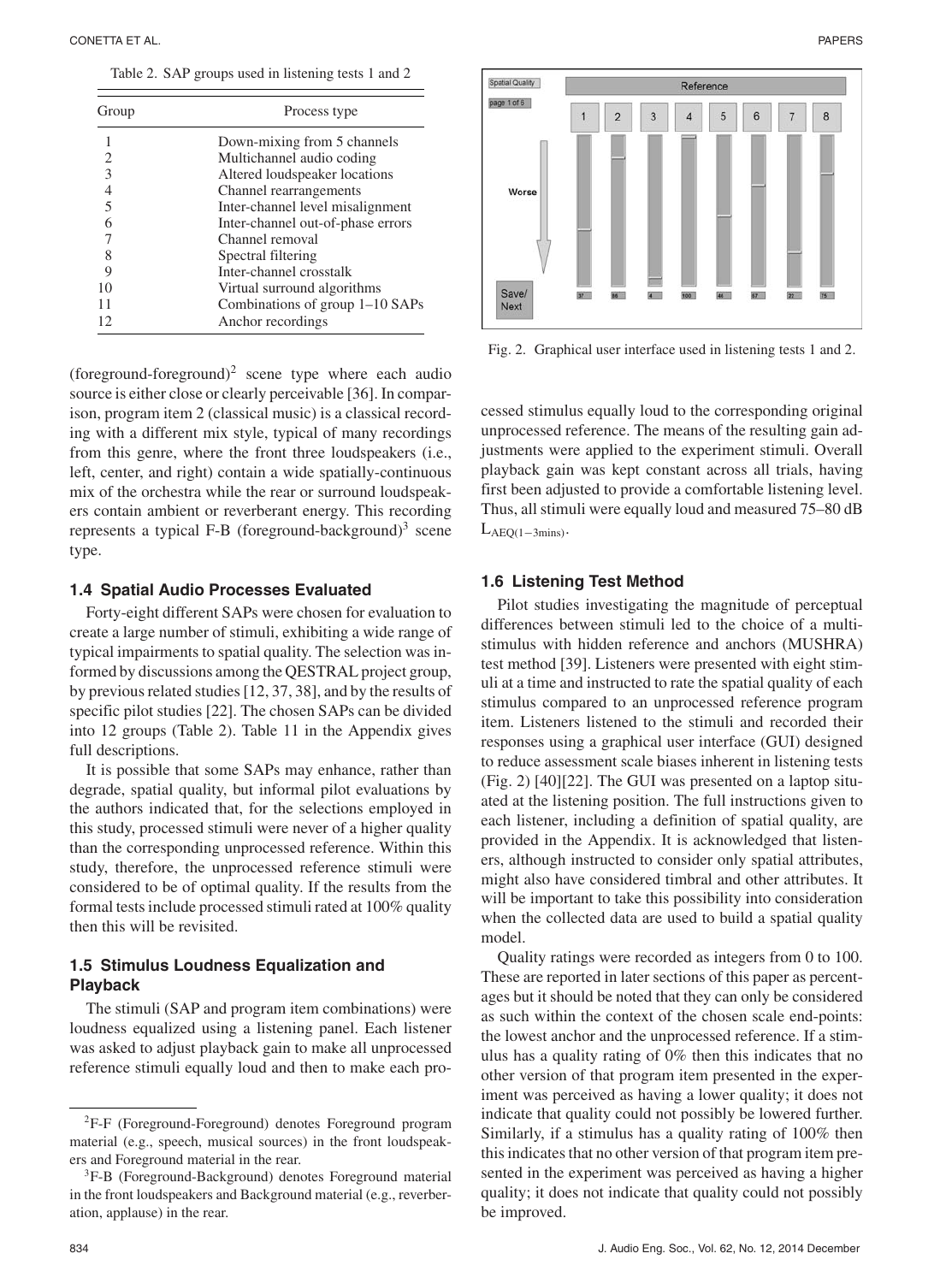Table 3. Anchor recordings used in listening tests 1 and 2

| Anchor | Anchor description                                                                                                                                                    |
|--------|-----------------------------------------------------------------------------------------------------------------------------------------------------------------------|
|        | Anchor recording A High anchor: unprocessed hidden<br>reference                                                                                                       |
|        | Anchor recording B Mid anchor: audio codec (80 kbs)<br>Anchor recording C Low anchor: mono down-mix reproduced<br>asymmetrically by the rear left<br>loudspeaker only |

A full factorial experimental method was used so the listeners assessed every stimulus in every condition over four sessions at each listening position. The presentation order of the stimuli within each session was randomized. Each session consisted of the test and a repeat of the test and lasted approximately 30 minutes. Before commencing each session, listeners completed a familiarization trial to enable them to hear, and practice the assessment of, each stimulus. Fourteen listeners from the IoSR (Tonmeister and post-graduate students) with training in technical/critical listening and prior experience as listening test subjects, took part in listening test 1 and 17 took part in listening test 2. Due to the exploratory nature of the experiment, listeners were not specifically trained for it; it was important that they should interpret and rate the spatial quality of what they heard freely [25].

In accordance with the MUSHRA test method, three hidden indirect audio anchors, chosen to lie at the top, middle, and bottom of the test scale, were employed. These anchors were included on every test page in order to encourage listeners (without their knowledge) to use the rating scale more consistently from page to page and from test to test, and to reduce range equalization bias and centering bias [40]. They also allowed each listener's discrimination ability to be checked (see Secs. 2.1 and 3.1). The listeners were not informed of the anchors' presence. The anchors are detailed in Table 3. The high anchor was the unprocessed reference recording. The mid and low anchors were degraded using processes (representative of those used to generate the test stimuli) that a series of pilot studies [22] showed to produce appropriate levels of spatial degradation.

# **2 LISTENING TEST 1 RESULTS AND DISCUSSION**

Listening test 1 compared SAP-degraded audio to unprocessed reference stimuli at both central and off-center listening positions. The SAPs employed in this test are indicated in Table 11 and were applied to program items 1–3. The following sections investigate the degree of perceived degradation and the factors affecting it. The intention is (i) to identify any data relating to unreliable listeners or a lack of inter-listener consensus, since these data would be unsuitable for inclusion in the database that will be used in the development of the quality evaluation system; and (ii) where there is consensus among reliable listeners, to learn more about the relationships between SAP, program item, listening position, and quality.

Table 4. ANOVA: significance and effect size of independent variables and interactions in listening test 1

| Independent<br>variable         | Significance<br>(p) | Partial-eta-<br>squared | F     |
|---------------------------------|---------------------|-------------------------|-------|
| <b>SAP</b>                      | < 0.001             | 0.891                   | 1,865 |
| Listener $\times$ SAP           | < 0.001             | 0.413                   | 12.29 |
| Program item $\times$ SAP       | < 0.001             | 0.234                   | 34.77 |
| Listening position $\times$ SAP | < 0.001             | 0.111                   | 28.28 |

## **2.1 Data Screening**

Prior to results analysis each listener's responses were assessed, so that the unreliable data (i.e., data from a listener who lacked discrimination ability or consistency) could be removed. A listener's discrimination ability was established using a one-sided t-test to determine if their scores, throughout the listening test, for Anchor recording A were significantly different ( $p < 0.05$ , degrees of freedom = 95) from the instructed value of 100; if they were not then that listener was deemed able to successfully identify that recording. A listener's consistency was assured if the RMS difference between their scoring of initial and repeat presentations of each SAP stimulus was less than 15%. Although lower thresholds have been used in other studies [41] a higher threshold was chosen here due to the difficulty of the task.

The complete data sets of four of a total of 102 listeners were removed.

### **2.2 Analysis of Variance**

After screening, the distributions of the SAP scores were assessed for normality using the Kolmogorov-Smirnov test (Field [42] cites this as being the most important test to guide choice of analysis technique). This showed 55% of the data to be normally distributed, indicating that parametric testing would be most suitable [ibid.]. A univariate Analysis of Variance (ANOVA) was conducted, with the independent variables included as fixed factors, to investigate the main effects of the independent test variables (SAP, listening position, program item, session, and listener), and their first-order interactions, on perceived spatial quality (dependent variable) ( $r^2 = 0.908$ ). The results for the variables of interest are presented in Table 4. Session was found to have no significant effect.

#### **2.3 Influence of Spatial Audio Process**

SAP had the largest effect on spatial quality ( $p < 0.001$ , partial-eta-squared  $= 0.891$ ). Fig. 3 shows means and 95% confidence intervals for all SAPs (including the hidden anchors), averaged across both listening positions and all program items and listeners. The mean scores and confidence intervals for the SAPs cover the entire range of the test scale and have 95% confidence intervals narrower than 10 points (10%) of the scale.

Overall, groups 1–10 predominantly created small (quality scores of 75% plus) to moderate (quality scores 50% to 75%) impairments to the perceived spatial quality. However, some SAPs in groups 1 (downmixing), 9 (crosstalk),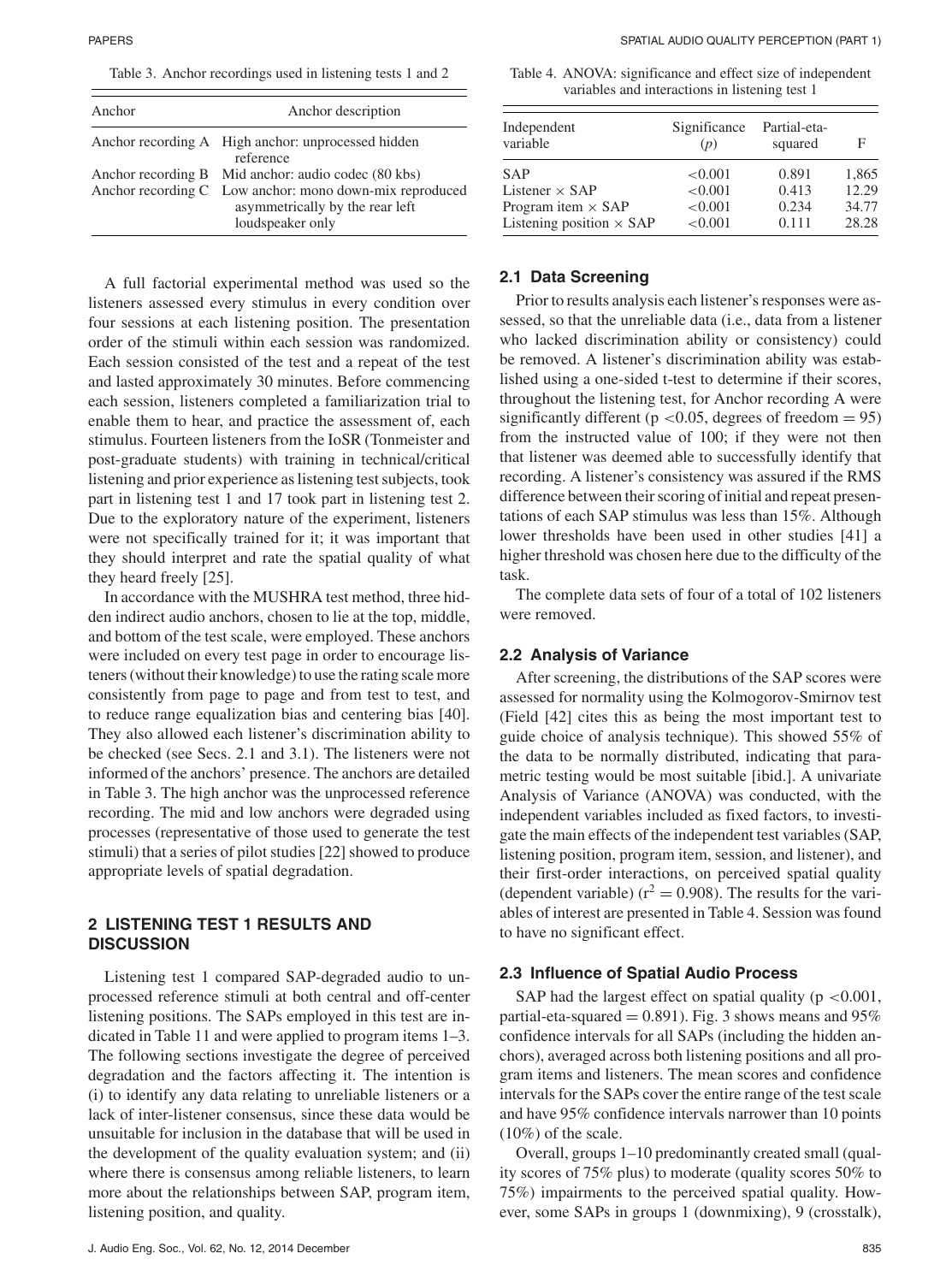

Fig. 3. Mean spatial quality scores for each SAP in listening test 1, averaged across program item type, listening position, and listener.

and 10 (virtual surround) produced large changes to inter-channel relationships (sometimes to the extent that the resulting auditory image was perceived as being inhead, as with SAPs 29 and 37 for example) and reduced quality severely (quality scores less than 50%). Many SAPs in group 11 (combinations of 1–10) also created severe impairments. This is not surprising as these SAPs compound the degradation created by two different processes.

In group 2 (multichannel audio coding), only the lowest bit-rate process achieved a mean score of less than 50% (and even then not significantly so). The SAPs in groups 3 (altered loudspeaker locations), 4 (channel rearrangements), and 8 (spectral filtering) also reduced quality by small to moderate amounts, again with no mean scores significantly less than 50%. No group 3 SAP produced a mean quality score significantly below 70%.

The smallest impairment to spatial quality was created by SAP 1 (3/1 downmix) but, in general, groups 5 (interchannel level misalignment), 6 (inter-channel out-of-phase errors), and 7 (channel removal) seemed least capable of degrading quality (with no score significantly below 75%).

The anchor recordings (group 12) were all scored in their expected locations. Anchor recording A, the unprocessed reference, was scored at 100%. (NB. The confidence intervals for this group are small due to the anchors appearing on every test page and therefore being assessed many more times than the other SAPs.)

## **2.4 Influence of Listener**

The interaction between listener and SAP had the second largest effect on perceived spatial quality ( $p < 0.001$ , partial-eta-squared  $= 0.413$ ), and this suggests that there was a difference in opinion or lack of consensus between listeners with respect to the qualities of certain stimuli. Further experimental work might provide insights into the reason(s) for this lack of consensus (listener reliability was validated in Sec. 2.1 and so this will not be a factor) but, for the purpose of the analysis presented in this paper, it will be sufficient to identify the stimuli concerned. A number of statistical and visual analysis techniques—including the Kolmogorov-Smirnov test, modality, standard deviation, data range, and kurtosis (z-score) test—were used to identify stimuli which have scores exhibiting a multimodal, wide or platykurtic distribution (Fig. 4a); for comparison, a stimulus with scores having a statistically normal distribution and reliable average is depicted in Fig. 4b. Score averages for stimuli producing platykurtic distributions will not be meaningful or reliable; therefore the effects of the corresponding SAPs on spatial quality cannot be defined. Consequently, results relating to stimuli where this effect is observed—where the standard deviation of the data distribution is greater than 20, the data range is greater than 75% and kurtosis score is greater than –1—should not feed into the development of a quality evaluation system. Combinations of program item, SAP, and listening position identified as having unreliable average scores are listed in Table 5, which shows that 11% of the data should be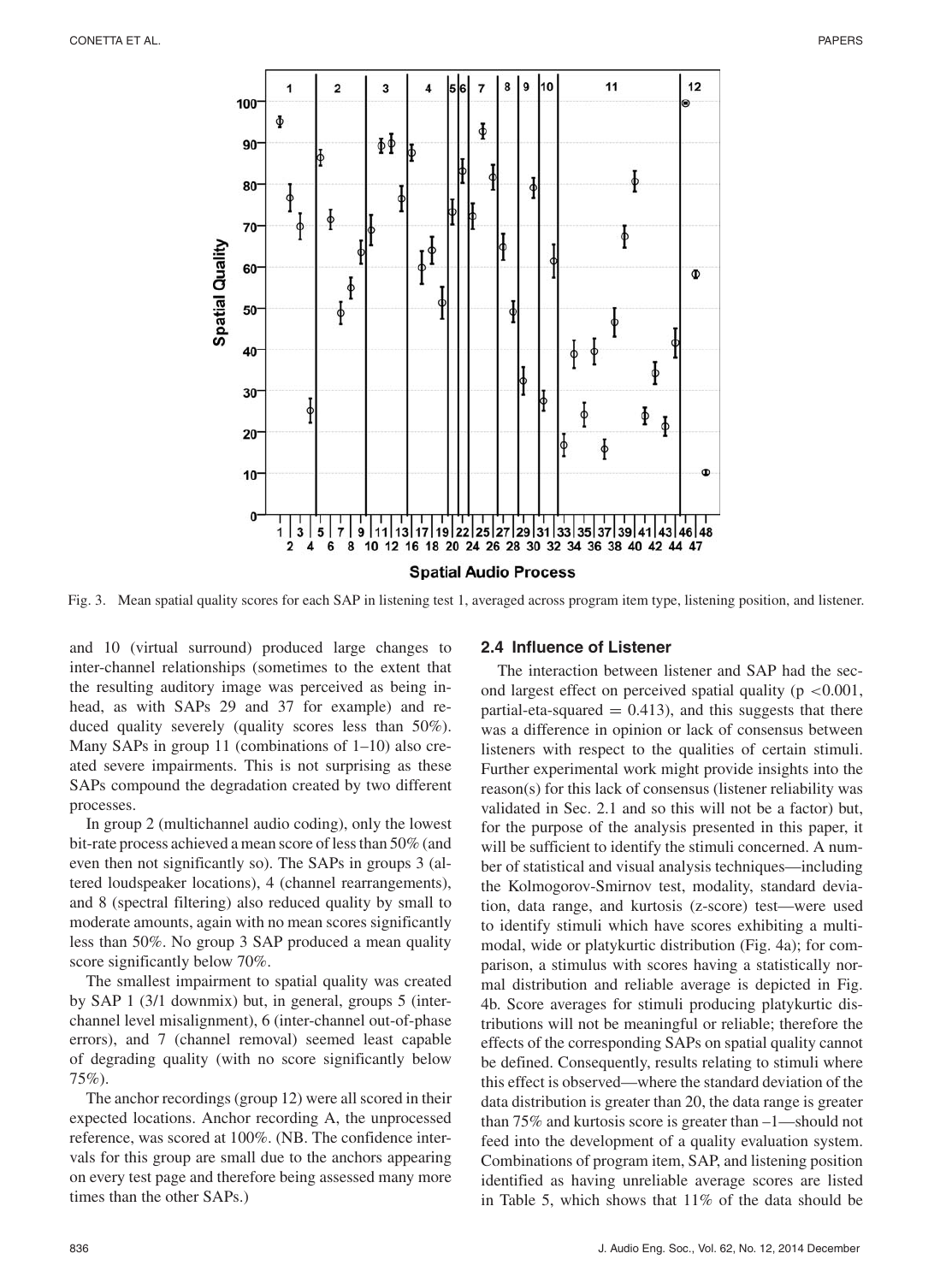

Fig. 4. (a) Stimulus producing a platykurtic score distribution. (b) Stimulus producing a statistically normal score distribution. (Distributions categorized by tests described in Sec. 2.4.)

Table 5. Stimuli producing unreliable average scores in listening test 1 (refer to Table 11 for descriptions)

| Listening<br>position       | Program <i>item</i> | Spatial audio process             |
|-----------------------------|---------------------|-----------------------------------|
|                             |                     | 7, 32, 33                         |
|                             |                     | 7, 17, 19, 22, 27, 34, 36, 38, 44 |
|                             |                     | 6, 7, 19, 32, 44                  |
| $\mathcal{D}_{\mathcal{L}}$ |                     | 18, 19, 20                        |
|                             |                     | 4, 19, 27, 29                     |
|                             |                     | 4, 8, 19, 27, 29                  |

Table 6. SAPs producing significantly different scores for different program items in listening test 1 (refer to Table 11 for descriptions)

| Listening<br>position       | Spatial audio process                                                                                    |
|-----------------------------|----------------------------------------------------------------------------------------------------------|
|                             | 1, 2, 3, 5, 9, 10, 11, 12, 13, 16, 17, 18, 19, 22, 24,                                                   |
| $\mathcal{D}_{\mathcal{L}}$ | 25, 26, 32, 33, 34, 38, 39, 40, 42, 44, 46, 47<br>1, 2, 3, 5, 9, 10, 11, 12, 13, 16, 17, 19, 22, 24, 26, |
|                             | 30, 32, 34, 39, 40, 41, 42, 43, 46, 47                                                                   |

removed. In cases where the distribution was non-normal but leptokurtic, and the other tests had been passed, the median value will be taken to be a reliable average score.

#### **2.5 Influence of Program Item**

The interaction of program item type with SAP had a significant effect on perceived spatial quality  $(p \lt 0.001,$ partial-eta-squared  $= 0.234$ . This indicates that certain SAPs degraded spatial quality more for some program items than for others. Therefore, in the development of a spatial quality evaluation system, SAP scores obtained from one program item should ideally be considered separately from those obtained from another. A one-way ANOVA using program item as the factor was used to determine which SAPs exhibited this effect  $(p < 0.05)$ , and these are listed in Table 6.

In many cases the difference in the perceived spatial quality between program items can be accounted for by differences in spatial scene-type. For example, a far smaller impairment resulted when a 3.0 downmix was applied to program item 2 (classical music) than when it was applied to items 1 (TV/sport) and 3 (rock/pop). This is because the rear channels of item 2 contained only background ambient or reverberant information, which was included to enhance the spaciousness or presence in the recording. This background content was diffuse and not very localizable and so down-mixing it into the front channels did not create an overly degrading impairment. This is different from program items 1 and 3 whose rear channels contained clearly identifiable foreground sources. The effect occurs at both listening positions as shown in Fig. 5. A similar observation was made in a study conducted by Zieliński et al. [36].

Other aspects of audio content may also have been factors. For example, when the channel order of program item 1 was changed randomly, a lesser impairment resulted than when the same process was applied to item 2 or item 3. This can be explained by the fact that most of the channels in program item 1 contain audience applause whose location in the audio scene is unimportant. Hence the channels can be re-routed at random without significant impairment to the overall spatial quality (nevertheless, a slight impairment was created because channels containing the commentators' voices were also re-routed). Conversely, re-routing channels in program items 2 and 3 destroyed the intended audio image. Again this effect occurs at both listening positions, as shown in Fig. 6.

#### **2.6 Influence of Listening Position**

The interaction of listening position with SAP had a significant effect on perceived spatial quality  $(p \lt 0.001,$ partial-eta-squared  $= 0.111$ ). This suggests that certain SAPs impaired spatial quality more when auditioned at one listening position than when auditioned at the other. Therefore, in the development of a spatial quality evaluation system, as with scores for different program items, SAP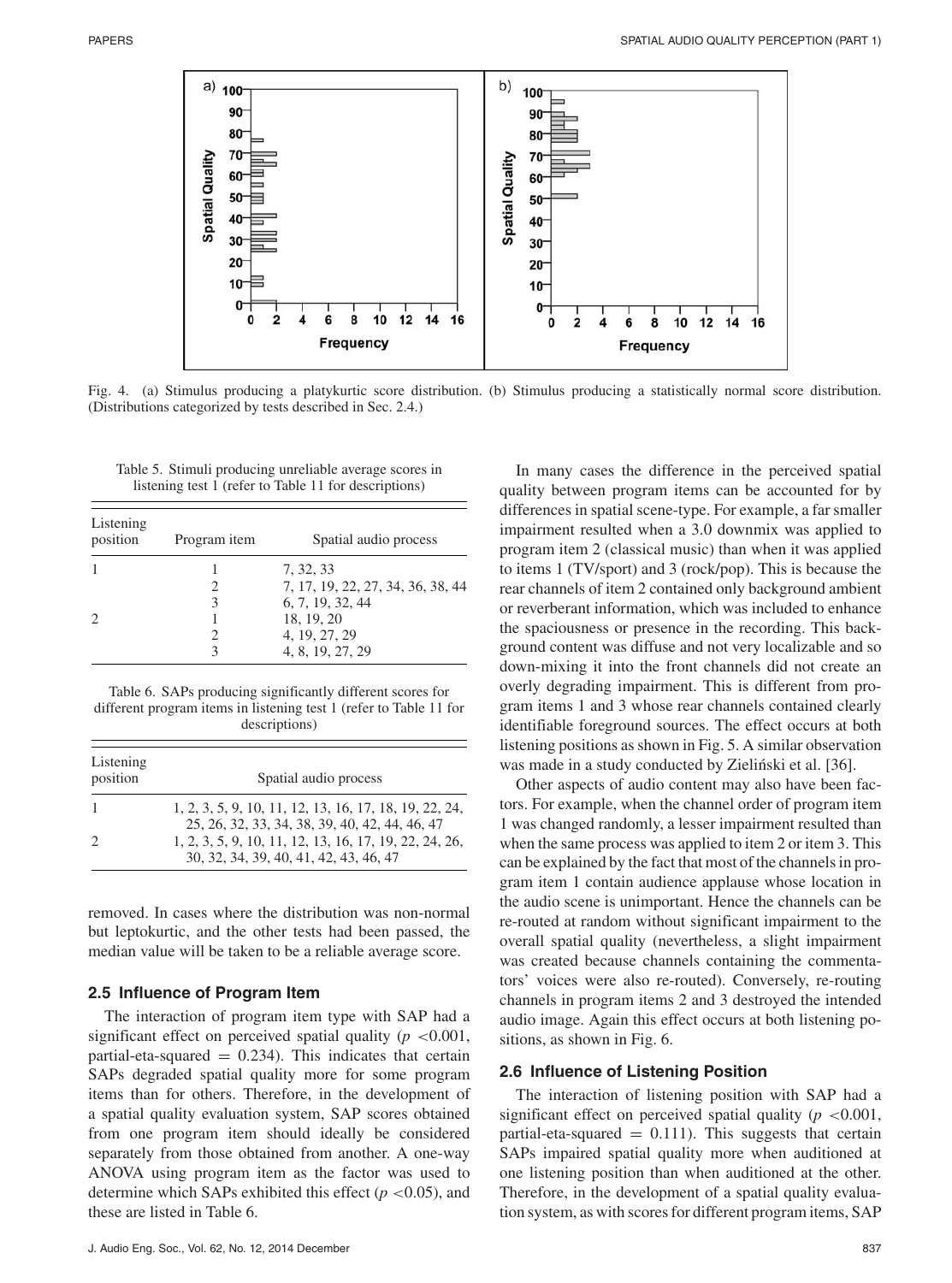

Fig. 5. The mean quality degradation resulting from a downmixing process (SAP 2) is greater for TV/sport and rock/pop music program items than for classical music at both (a) LP1 and (b) LP2.

Table 7. SAPs producing significantly different scores for different program items in listening test 1 (refer to Table 11 for descriptions)

| Program<br>item | Spatial audio process                                                   |
|-----------------|-------------------------------------------------------------------------|
|                 | 1, 2, 12, 13, 19, 20, 22, 25, 29, 30, 31, 33, 34, 38,<br>39, 30, 44, 47 |
| 2               | 1, 2, 5, 12, 13, 19, 22, 24, 26, 29, 31, 42, 44, 47                     |
|                 | 2, 3, 12, 13, 17, 24, 29, 31, 33, 34, 35, 36, 38, 39,<br>40, 44, 47     |

scores at LP1 should ideally be considered separately from those at LP2. A one-way ANOVA with listening position as the factor was used to determine which stimuli exhibited this effect  $(p < 0.05)$ , and these are listed in Table 7.

The effect can be explained by the physical location change between LP1 and LP2 altering the audio information that listeners received. For example, when the rear loudspeakers were misplaced to –90◦ and 90◦ respectively (SAP 12), only a small impairment to spatial quality resulted at LP1; this fits with the Minimum Audible Angle theory that predicts the inability of the human auditory system to accurately locate sound sources positioned in an area around each ear (at approximately  $\pm 90^\circ$ ) [43]. However, LP2 is closer to the right surround loudspeaker and so the misplacement of the rear loudspeakers was likely to have been much more obvious, making the impairment greater and the SAP score lower. This effect is observed for all three program item types, as shown in Fig. 7.

# **3 LISTENING TEST 2 RESULTS AND DISCUSSION**

Listening test 2 compared SAP-degraded audio at central and off-center listening positions to centrally-auditioned



Fig. 6. The mean quality degradation resulting from a channel-swapping process (SAP 17) is greater for classical music and rock/pop program items than for TV/sport at both (a) LP1 and (b) LP2.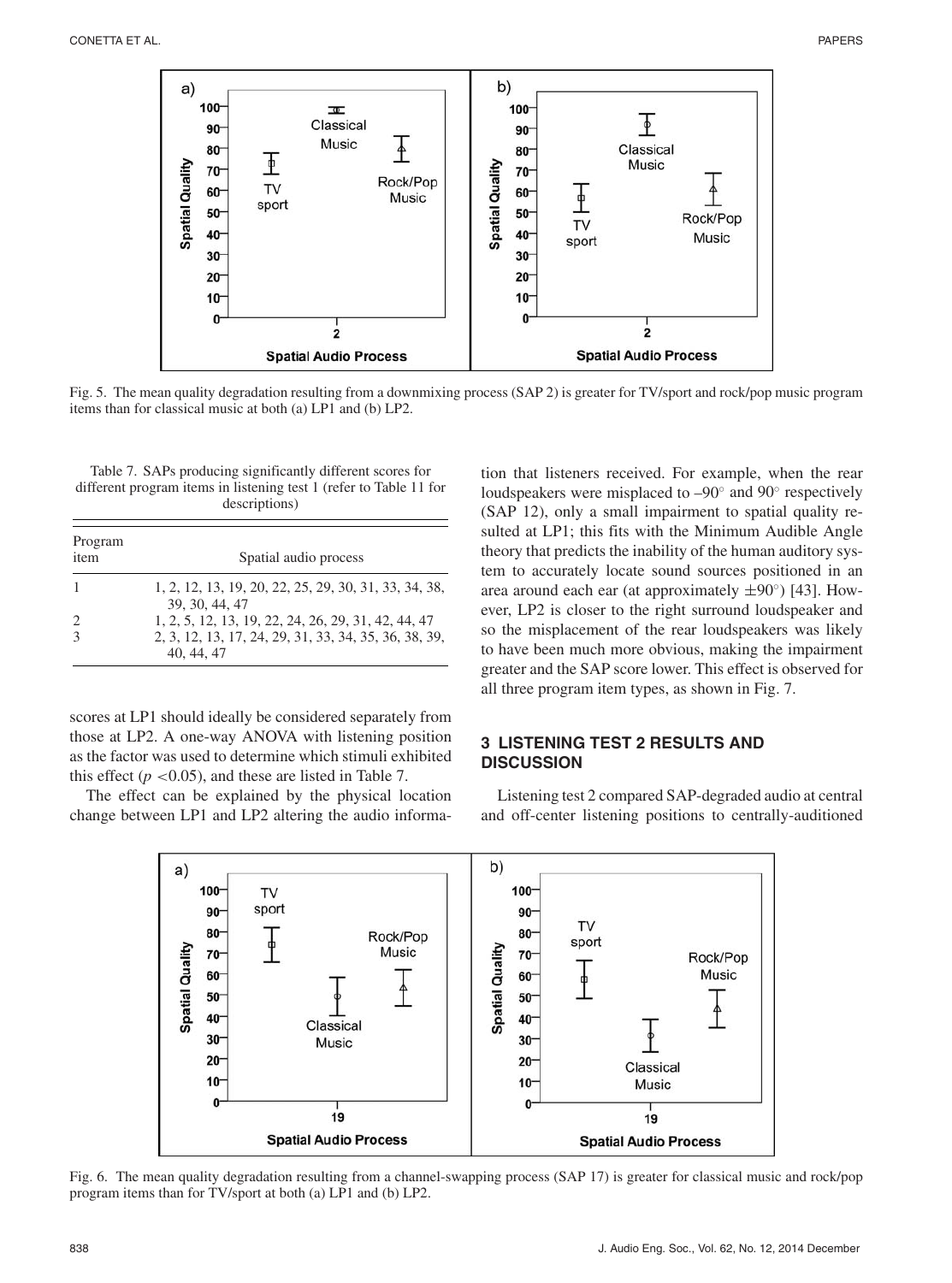

Fig. 7. The mean quality degradation resulting from a loudspeaker mis-positioning (SAP 12) is greater at LP2 than at LP1, for program items (a) 1, (b) 2, and (c) 3.

unprocessed reference stimuli. The SAPs employed in this test are indicated in Table 11 and were applied to program items 4–6. The following sections investigate the degree of perceived degradation and the factors affecting it. As with the test 1 analysis, the intention is (i) to identify any data relating to unreliable listeners or a lack of inter-listener consensus, since these data would be unsuitable for inclusion in the database that will be used in the development of the quality evaluation system; and (ii) where there is consensus among reliable listeners, to learn more about the relationships between SAP, program item, listening position, and quality.

#### **3.1 Data Screening**

Prior to analysis each listener's responses were assessed in the same manner as listening test 1 so that the most reliable data could be selected for investigation. The complete data sets of 13 of a total of 68 listeners were removed.

#### **3.2 Analysis of Variance**

After screening, the distributions of the SAP scores were assessed for normality using the Kolmogorov-Smirnov test. This showed 65% of the data to be normally distributed, meaning that parametric testing could be employed. A univariate ANOVA was conducted, with the independent variables included as fixed factors, to investigate the main effects of the independent test variables (SAP, listening position, program item, session, and listener), and their firstorder interactions, on perceived spatial quality (dependent variable) ( $r^2 = 0.861$ ). The results for the variables of interest are presented in Table 8. Session was again found to have no significant effect.

## **3.3 Influence of Spatial Audio Process and Listening Position**

As with listening test 1, SAP had the largest effect on spatial quality ( $p < 0.001$ , partial-eta-squared = 0.682) in listening test 2. Fig. 8 shows means and 95% confidence intervals for all SAPs (including the anchors) for both LP1

| Table 8. ANOVA: significance and effect size of independent |
|-------------------------------------------------------------|
| variables and interactions in listening test 2              |

| Independent<br>variable   | Significance<br>(p) | Partial-eta-<br>squared | F     |
|---------------------------|---------------------|-------------------------|-------|
| SAP                       | < 0.001             | 0.682                   | 466.9 |
| Listener $\times$ SAP     | < 0.001             | 0.433                   | 12.26 |
| Program item $\times$ SAP | < 0.001             | 0.128                   | 16.02 |
| <b>Listening Position</b> | < 0.001             | 0.085                   | 444.0 |

and LP2, averaged across all program items and listeners. As with the test 1 results, the mean scores and confidence intervals for the evaluated spatial audio processes cover the entire range of the test scale and in all but a few cases have 95% confidence intervals narrower than 10 points (10%) of the scale.

Trends in terms of which groups exhibited small, moderate, and severe quality impairments are the same as those observed in listening test 1: again groups 1–8 predominantly showed small to moderate quality impairments but with some SAPs in group 1 (SAP 4: 1.0 downmix), group 9 (SAP 29: 1.0 downmix in all channels), and group 11 (SAP 37: 1.0 downmix + 500 HPF on all channels) reducing quality severely; groups 2, 3, 4, and 8 reduced quality by small to moderate amounts; groups 5, 6, and 7 exhibited only small impairments; and the anchors (group 12) were all scored in their intended locations.

Separating the scores for LP1 (circles) and LP2 (triangles) illustrates how spatial quality was further impaired when listening off-center. Similar overall scoring trends are observable in the LP1 and LP2 data. However, the range of the scores for LP2 is compressed into the lower part of the test scale. The difference in perceived quality between LP1 and LP2 for the highest quality SAPs is as much as 30% (e.g., SAP 1, circled), whereas the difference between LP1 and LP2 scores for the lowest-rated SAPs is less than 5% and is statistically not significant (e.g., SAP 37, also circled). This smaller difference for the lowest-rated SAPs suggests that the impairment to spatial quality resulting from these processes is already so severe that a shift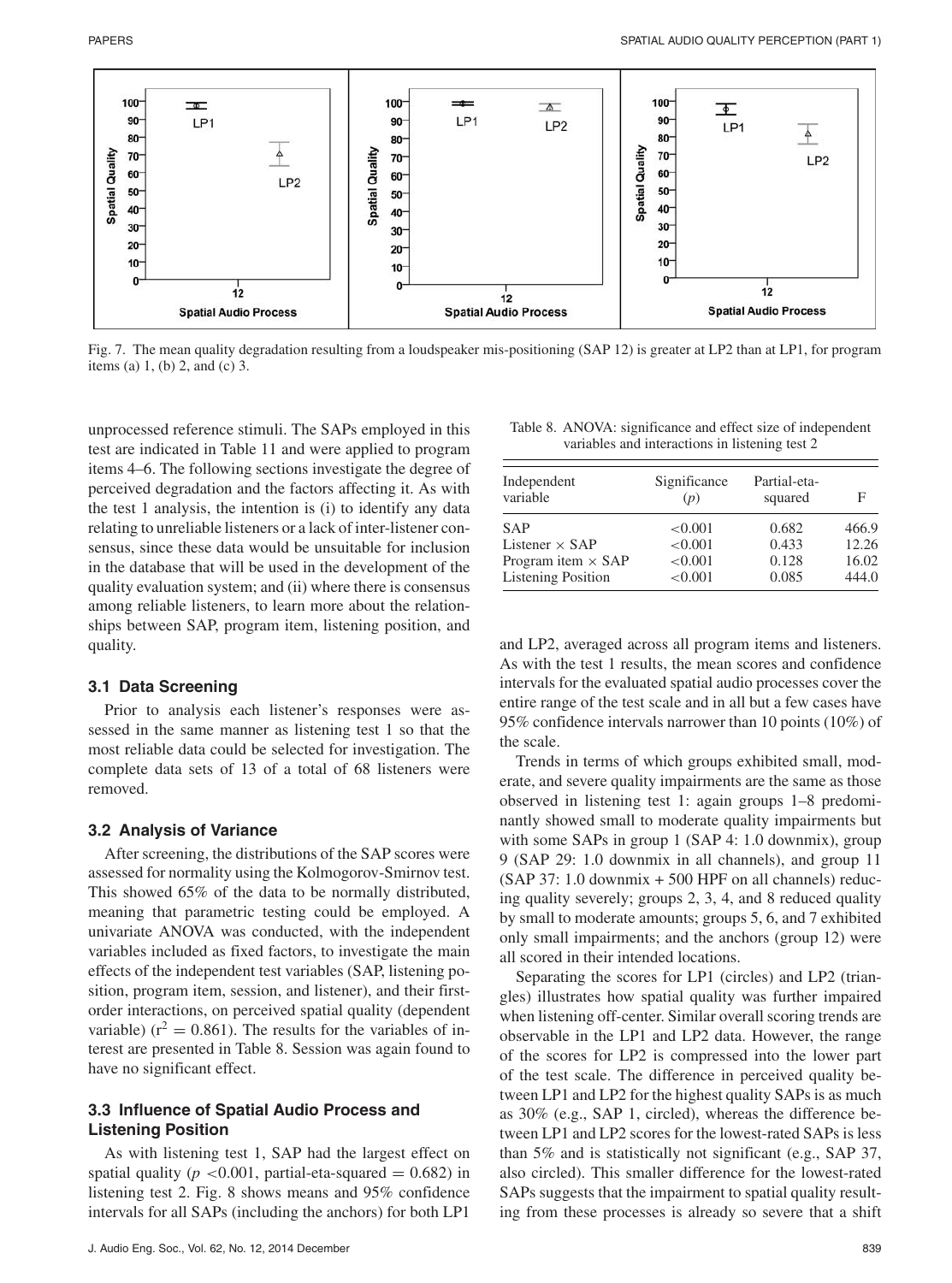

Fig. 8. Mean spatial quality ratings for each SAP in listening test 2, averaged across program item type and listener; note the compression of the rating range at LP2 (triangles) compared to that at LP1 (circles).

| Listening position | Program <i>item</i> | Spatial audio process   |
|--------------------|---------------------|-------------------------|
|                    |                     | 4, 6, 7, 27, 28, 29, 45 |
|                    |                     | 27, 29, 45              |
|                    |                     | 4, 26, 27, 28, 29, 37   |
|                    |                     | 4.28                    |
|                    |                     | 4, 16, 20, 28           |
|                    |                     | 26, 29, 37              |

Table 9. Stimuli producing unreliable average scores in listening test 2 (refer to Table 11 for descriptions)

in the listening position is unable to produce any further degradation.

## **3.4 Influence of Listener**

As in listening test 1, listeners' scores reveal a difference in opinion and a lack of consensus for certain stimuli  $(p \lt 0.001,$  partial-eta-squared = 0.433). This was investigated further (as in listening test 1) to determine that 19% of stimuli should be treated as having unreliable average scores. Table 9 summarizes the results of this analysis.

## **3.5 Influence of Program Item**

The interaction of program item type with process is again shown to have a significant effect on perceived spatial quality ( $p < 0.001$ , partial-eta-squared = 0.128). A oneway ANOVA using program item as the factor was used to determine which stimuli exhibited this effect. The list of

Table 10. SAPs producing significantly different scores for different program items in listening test 2 (refer to Table 11 for descriptions)

| Listening position | Spatial audio process       |
|--------------------|-----------------------------|
|                    | 1, 3, 6, 14, 15, 22, 26, 39 |
|                    | 6, 20, 26, 39               |

SAPs where this test was found to be statistically significant (*p* <0.05) is given in Table 10.

## **4 SUMMARY AND CONCLUSIONS**

SAPs commonly encountered in consumer audio reproduction systems are known to generate a range of impairments to spatial quality. By way of two listening tests, this paper investigated the degree of degradation of the spatial quality of six 5-channel audio recordings, resulting from 48 such SAPs, and the influences of listening position and source material on that degradation, and built a qualityannotated database of processed and unprocessed program items.

Choice of SAP has a large effect on degradation degree. SAPs producing large changes to inter-channel relationships (downmix and virtual surround algorithms and the introduction of high levels of crosstalk) can reduce quality severely (quality scores significantly  $\langle 50\% \rangle$ , as can combinations of multiple SAPs. Conversely, inter-channel level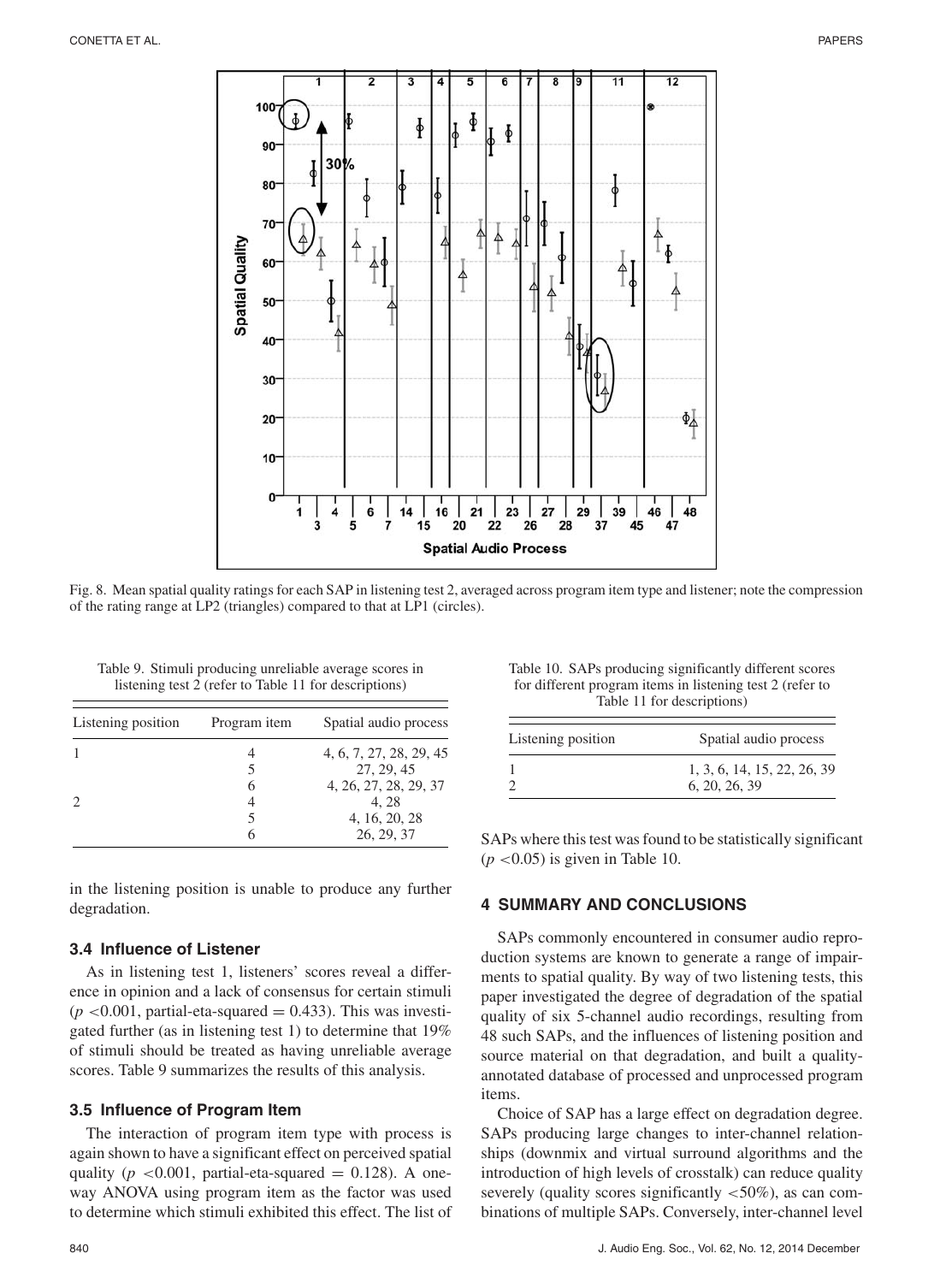The effect of the interaction between listener and SAP can also be large (although, in this study, less than that of SAP alone). Although the majority (86%) of the collected data show inter-listener consensus, it appears that for some stimuli there is disagreement between listeners with regard to the degree of degradation present. Means of data relating to such stimuli cannot be treated as reliable and so should not feed into the development of a future spatial audio quality evaluation system. For the majority of stimuli evaluated, however, there is agreement between listeners and so score averages relating to the bulk of the data collected can be used.

There can also be a noticeable effect from the interaction between SAP and program item. This effect is observable for some SAPs more than others. SAPs that alter the playback positions of one or more channels (e.g., downmixing algorithms, repositioned loudspeakers, channel-order changes) seem particularly susceptible to this interaction, which in many cases can be accounted for by variations in spatial scene type from item to item (e.g., whether or not the surround channels contain distinct sound sources). The size and frequency of this interaction effect means that, in the development of a spatial quality evaluation system, SAP scores obtained from one program item should ideally be considered separately from those obtained from another. If a single particularly revealing program item is sought for SAP quality testing then an item having foreground sources in every channel should be chosen.

Listening position is important in two respects. First, interaction effects are observable: listening position can affect the degree of perceived quality degradation resulting from a SAP. This is particularly evident when a primary effect of a SAP is to alter the output or position of a loudspeaker that is closer to the listener in an off-center listening position. Therefore, as with program items, in follow-on work SAP scores obtained at one listening position should ideally be considered separately from those obtained at another. Second, combining off-center listening with another SAP can reduce quality by as much as 30% compared to auditioning that SAP centrally, but the additional deleterious effects of off-center listening lessen (to insignificance) when a severely degrading SAP is used.

Taken together these findings, and the quality-annotated database, can guide the development of a regression model of perceived overall spatial audio quality, incorporating previously developed spatially relevant feature-extraction algorithms. A quality evaluation system based on such a model will have the potential to provide an indication of likely perceived audio quality where human assessment would be impractical or impossible. The development of such a model will be documented in a follow-up paper.

# **5 ACKNOWLEDGMENTS**

This research was completed as a part of the QES-TRAL Project (Engineering and Physical Sciences Research Council EP/D041244/1), a collaboration between the University of Surrey (UK), Bang & Olufsen (Denmark), and BBC Research and Development (UK).

# **6 REFERENCES**

[1] F. Rumsey Spatial Audio (Focal Press, 2001).

[2] G. A. Soulodre, M. C. Lavoie, S. G. Norcross, "Objective Measures of Listener Envelopment in Multichannel Surround Systems," *J. Audio Eng. Soc.*, vol. 51, pp. 826– 840 (2003 Sep.).

[3] M. Davis "History of Spatial Coding," *J. Audio Eng. Soc.*, vol. 51, pp. 554–569 (2003 June).

[4] F. Rumsey "Spatial Audio—Eighty Years after Blumlein," *J. Audio Eng. Soc.*, vol. 59, pp. 57–65 (2011 Jan./Feb.).

[5] F. Rumsey "Audio for Games," *J. Audio Eng. Soc.*, vol. 59, pp. 341–345 (2011 May).

[6] F. Rumsey, "Spatial Quality Evaluation for Reproduced Sound: Terminology, Meaning, and a Scene-Based Paradigm," *J. Audio Eng. Soc.*, vol. 50. pp. 651–666 (2002 Sep.).

[7] J. A. Belloch, M. Ferrer, A. Gonzalez, F. J. Martinez-Zaldivar and A. M. Vidal, "Headphone-Based Virtual Spatialization of Sound with a GPU Accelerator," *J. Audio Eng. Soc.*, vol. 61, pp. 546–561 (2013 Jul./Aug.).

[8] BBC, "Surround Sound," http://www.bbc.co.uk/ bbchd/what is hd.shtml [Accessed 11/08/10] (2009).

[9] BSkyB Ltd., "Experience more with Sky+HD," http://packages.sky.com/hd/?DCMP=ILC-SkyCOM HD [Accessed 11/08/10] (2009).

[10] P. Marins, F. Rumsey and S. Zieliński, "Unravelling" the Relationship between Basic Audio Quality and Fidelity Attributes in Low Bit-Rate Multichannel Audio Codecs," presented at the 124th Convention of the Audio Engineering Society (2008 May), convention paper 7335.

[11] ITU-R BS.775-1, "Multi-channel Stereophonic Sound System with and without Accompanying Picture," International Telecommunication Union recommendation (1992–1994).

[12] S. Zieliński, F. Rumsey, and S. Bech "Comparison of Quality Degradation Effects Caused by Limitation of Bandwidth and by Down-mix Algorithms in Consumer Multichannel Audio Delivery Systems," presented at the 114th Convention of the Audio Engineering Society (2003 Mar.), convention paper 5802.

[13] F. Rumsey "Spatial Audio Processing," *J. Audio Eng. Soc.*, vol. 61, pp. 474–478 (2013 June).

[14] S. Bech and N. Zacharov Perceptual Audio Evaluation: Theory, Method and Application (John Wiley & Sons Ltd., West Sussex, UK, 2006).

[15] ITU-R BS.1387, "Method for Objective Measurements of Perceived Audio Quality," International Telecommunication Union recommendation (2001).

[16] J. Liebetrau, T. Sporer, S. Kämpf, and S. Schneider, "Standardization of PEAQ-MC: Extension of ITU-R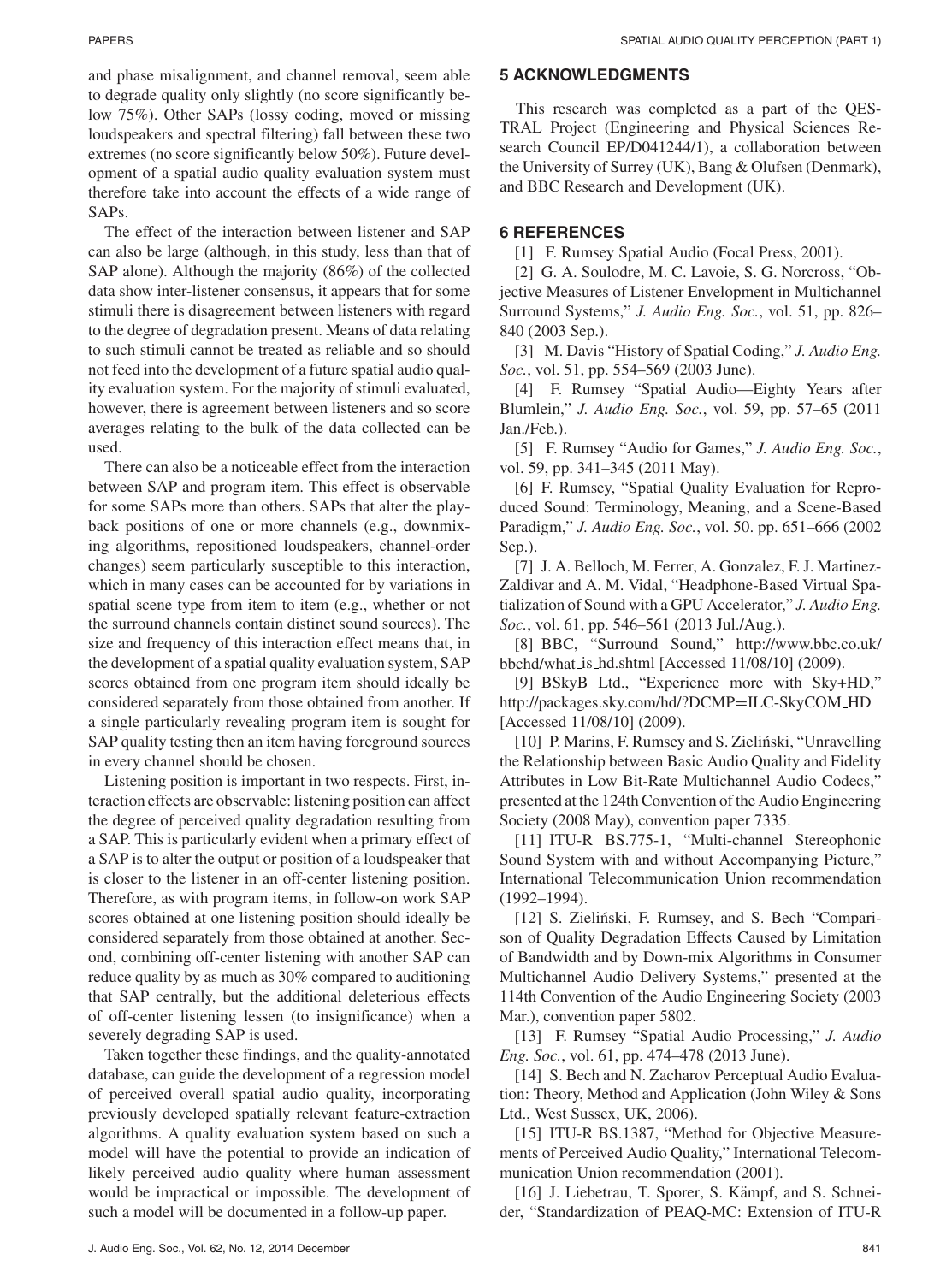BS.1387-1 to Multichannel Audio," AES 40th International Conference: Spatial Audio (2010 Oct.), conference paper P-3.

[17] I. Choi, B. G. Shinn-Cunningham, S. B Chon, and K. Sung, "Objective Measurement of Perceived Auditory Quality in Multichannel Audio Compression Coding Systems," *J. Audio Eng. Soc.*, vol. 56, pp. 3–17 (2008 Jan./ Feb.).

[18] S. George "Objective Models for Predicting Se*lected Multichannel Audio Quality Attributes*," *Ph.D. Thesis*, Institute of Sound Recording, University of Surrey (2009).

[19] J-H. Seo, I. Choi, S. B. Chon, and K-M Sung "Improved Prediction of Multichannel Audio Quality by the Use of Envelope ITD of High Frequency Sounds," AES 38th International Conference: Sound Quality Evaluation (2010 June), conference paper 5-1.

[20] M. Dewhirst, "*Modelling Perceived Spatial Attributes of Reproduced Sound,*" *Ph.D. Thesis*, Institute of Sound Recording, University of Surrey, http://epubs.surrey. ac.uk/2081/ (2008).

[21] P. J. B Jackson, M. Dewhirst, R. Conetta, F. Rumsey, S. Zieliński, S. Bech, D. Meares and S. George, "QES-TRAL (Part 3): System and Metrics for Spatial Quality Prediction," presented at the 125th Convention of the Audio Engineering Society (2008 Oct.), convention paper 7597.

[22] R. Conetta "*Towards the Automatic Assessment of Spatial Quality in the Reproduced Sound Environment,*" *Ph.D. Thesis*, Institute of Sound Recording, University of Surrey, http://epubs.surrey.ac.uk/39628/ (2011).

[23] T. Letowski, "Sound Quality Assessment: Cardinal Concepts," presented at the 87th Convention of the Audio Engineering Society (1989 Oct.), convention paper 2825.

[24] J. Berg "The Contrasting and Conflicting Definitions of Envelopment," presented at 126th Convention of the Audio Engineering Society (2009 May), convention paper 7808.

[25] J. Berg and F. Rumsey "Identification of Quality Attributes of Spatial Audio by Repertory Grid Technique," *J. Audio Eng. Soc.*, vol. 54, pp. 365–379 (2006 May).

[26] S. Choisel and F. Wickelmaier "Extraction of Auditory Features and Elicitation of Attributes for the Assessment of Multichannel Reproduced Sound" presented at the 118th Convention of the Audio Engineering Society (2005 May), convention paper 6369.

[27] K. Koivuniemi and N. Zacharov, "Unravelling the Perception of Spatial Sound Reproduction: Language Development, Verbal Protocol Analysis and Listener Training," presented at the 111th Convention of the Audio Engineering Society (2001 Nov.–Dec.), convention paper 5424.

[28] F. Rumsey, S. Zieliński, R. Kassier, and S. Bech "Relationships between Experienced Listener Ratings of Multichannel Audio Quality and Naïve Listener Preferences," *J. Acoust. Soc. Am.*, vol. 117, no. 6, pp. 3832–3840 (2005).

[29] N. Zacharov and K. Koivuniemi, "Unraveling the Perception of Spatial Sound Reproduction: Techniques and Experimental Design," AES 19th International Conference: Surround Sound—Techniques, Technology, and Perception (2001 June), conference paper number 1929.

[30] N. Zacharov and K. Koivuniemi, "Unraveling the Perception of Spatial Sound Reproduction: Analysis and External Preference Mapping," presented at the 111th Convention of the Audio Engineering Society (2001 Sep.), convention paper 5423.

[31] H. A. M. Clark, G. F. Dutton, and P. B. Vanderlyn, "The 'Stereosonic' Recording and Reproducing System: A Two-Channel System for Domestic Tape Records," *J. Audio Eng. Soc.*, vol. 6, pp. 102–117 (1958 Apr.).

[32] J. Eargle "An Analysis of Some Off-Axis Stereo Localization Problems," presented at the 81st Convention of the Audio Engineering Society (1986 Nov.), convention paper 2390.

[33] S. Merchel and S. Groth "Adaptively Adjusting the Stereophonic Sweet Spot to the Listener's Position," *J. Audio Eng. Soc.*, vol. 58, pp. 809–817 (2010 Oct.).

[34] ITU-R BS.1116-1, "Methods for the Subjective Assessment of Small Impairments in Audio Systems including Multichannel Sound Systems," International Telecommunication Union recommendation (1997).

[35] Bang & Olufsen, "Beolab 3 specifications," http://www.bang-olufsen.com/en/sound/loudspeakers/ beolab-3 [Accessed 06/09/14] (2011).

[36] S. Zieliński, F. Rumsey, S. Bech, and R. Kassier "Effects of Down-Mix Algorithms on Quality of Surround Sound," *J. Audio Eng. Soc.*, vol. 51, pp. 780–798 (2003 Sep.).

[37] S. Zieliński, F. Rumsey, and S. Bech "Effects of Bandwidth Limitation on Audio Quality in Consumer Multichannel Audiovisual Delivery Systems," *J. Audio Eng. Soc.*, vol. 51, pp.475–501 (2003 June).

[38] S. Zieliński, F. Rumsey, S. Bech, and R. Kassier "Comparison of Basic Audio Quality and Timbral and Spatial Fidelity Changes Caused by Limitation of Bandwidth and by Downmix Algorithms in 5.1 Surround Audio Systems," *J. Audio Eng. Soc.*, vol. 53, pp.174–192 (2005 Mar.).

[39] ITU-R BS.1534, "Method for the Subjective Assessment of Intermediate Audio Quality," International Telecommunication Union recommendation (2001).

[40] S. Zieliński, F. Rumsey and S. Bech "On Some Biases Encountered in Modern Audio Quality Listening Tests—A Review," *J. Audio Eng. Soc.*, vol. 56, pp. 427– 451 (2008 June).

[41] F. Rumsey "Subjective Assessment of the Spatial Attributes of Reproduced Sound" AES 15th International Conference: Audio, Acoustics & Small Spaces (1998 Oct.), conference paper 15-012.

[42] A. Field Discovering Statistics Using SPSS, 2nd Ed. (SAGE Publications Ltd., UK, 2005).

[43] B. C. J. Moore An Introduction to the Psychology of Hearing, 5th Ed. (Academic Press, UK, 2003).

# **7 APPENDIX**

The instructions given to each listener before commencing listening test 1 and 2 are presented followed by Table 11 that lists SAP descriptions and groupings.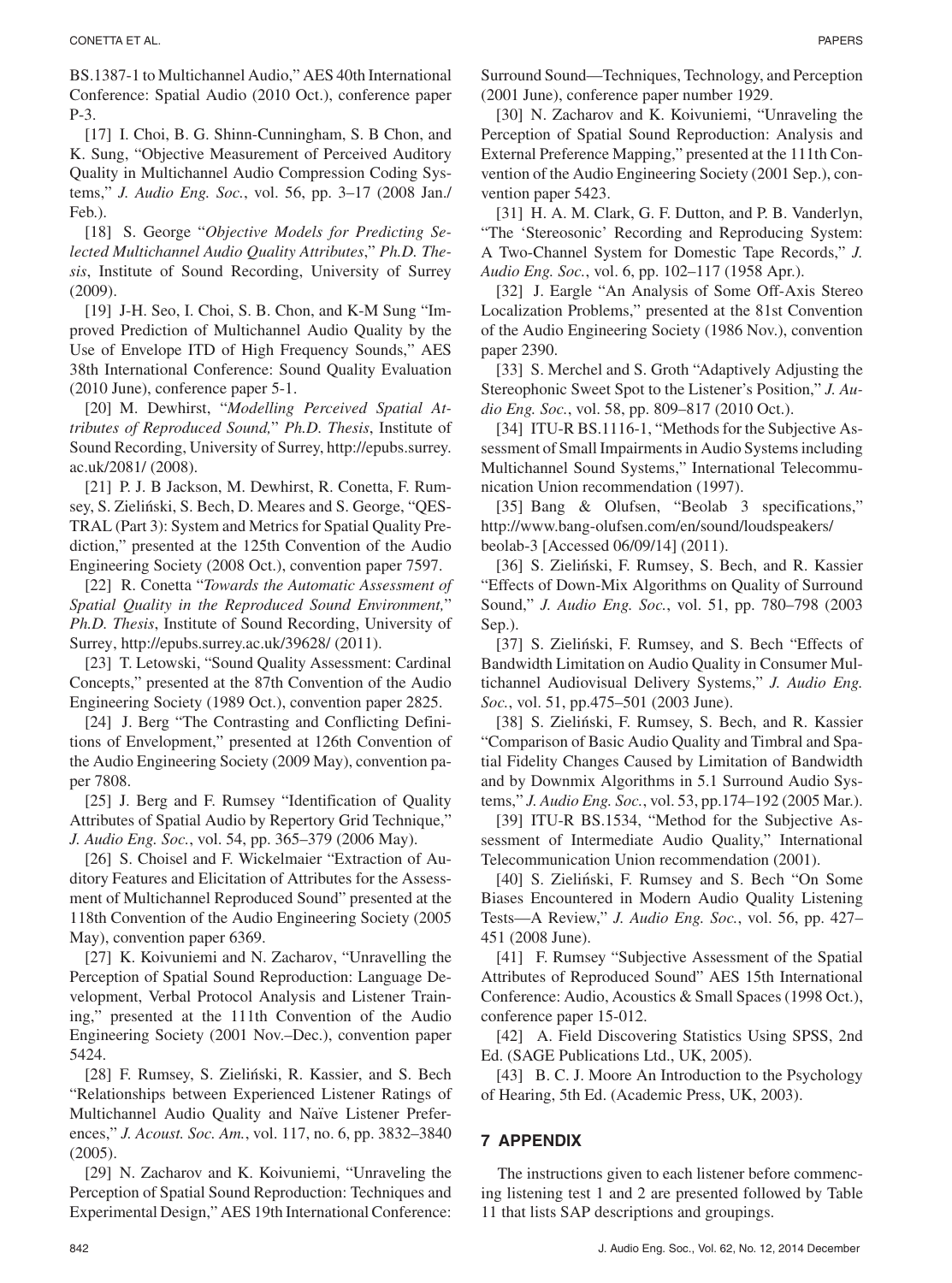## **Listener Instructions**

Thank you for participating in this experiment. Please read the instructions below.

### **Description of subject task and scale for spatial quality score**

You are asked to compare a number of spatial sound recordings, which have been processed or degraded in various ways, with an unprocessed original reference recording. You are asked to rate the spatial quality of the processed items. A spatial quality scale is a hybrid scale that is primarily a fidelity evaluation (one measuring the degree of similarity to the reference). However it also enables you to give an opinion about the extent to which any differences are inappropriate, unpleasant or annoying. In other words, which affect your opinion of the quality of the spatial reproduction compared with the reference. So, for example, if you can hear a change in the spatial reproduction compared with the reference but it doesn't make much difference to your overall opinion about the spatial quality, you should rate it towards the top of the scale. On the other hand, if the spatial change is very pronounced and you consider it to be annoying, unpleasant or inappropriate, you should probably rate it towards the bottom of the scale. In the middle should go items that have clearly noticeable changes in the spatial reproduction and that are only moderately annoying, unpleasant or inappropriate. It is up to you how you interpret these terms but the aim is to come up with an overall evaluation of your opinion of the spatial quality of the processed items compared with the reference. It comes down to a judgement about how acceptable the impairments of the test items are when you know what the original recording (the reference) should sound like.

In order to avoid any potential biasing effects of verbal labels with particular meanings at intervals on the scale, the scale you will use simply has a magnitude and an overall direction labelled 'worse'. Any item rated at the top of the scale should be considered as identical to the reference. Try to use the whole scale, rating the worst items in the test at the bottom of the scale and the best ones at the top. Try to ignore any changes in quality that are not spatial, unless they directly affect spatial attributes.

The following are examples of changes in spatial attributes that you may hear and may incorporate in your overall evaluation (in no particular order of importance, and not meant to exclude any others you may hear):

Changes in location

Changes in rotation or skew of the spatial scene

Changes in width

Changes in focus, precision of location or diffuseness

Changes in stability or movement

Changes in distance or depth

Changes in envelopment (the degree to which you feel immersed by sound)

Changes in continuity (appearance of 'holes' or gaps in the spatial scene)

Changes in perceived spaciousness (the perceived size of the background spatial scene, usually implied by reverberation, reflections or other diffuse cues)

Other unnatural or unpleasant spatial effects (e.g. spatial effects of phasiness)

User Interface

Each page contains 8 test recordings to be evaluated for **spatial quality** against a reference recording.



This experiment consists of 12 pages split over two parts, 'a' and 'b'.

When you come to the end of each part you will be prompted to save your responses. Please enter your initials followed by the test id (eg. RCa and RCb).

Once you are happy with your responses click the save/next button to continue to the next page (NB. You'll we need to move each fader at least once (even if intend to return it to zero) before you can proceed to the next page).

#### Familiarisation

Before commencing the experiment you are required to complete a familiarisation session. This aims to familiarise you with the entire stimuli set that you will encounter in this study. Please think about how you would scale (rate) the spatial quality for each.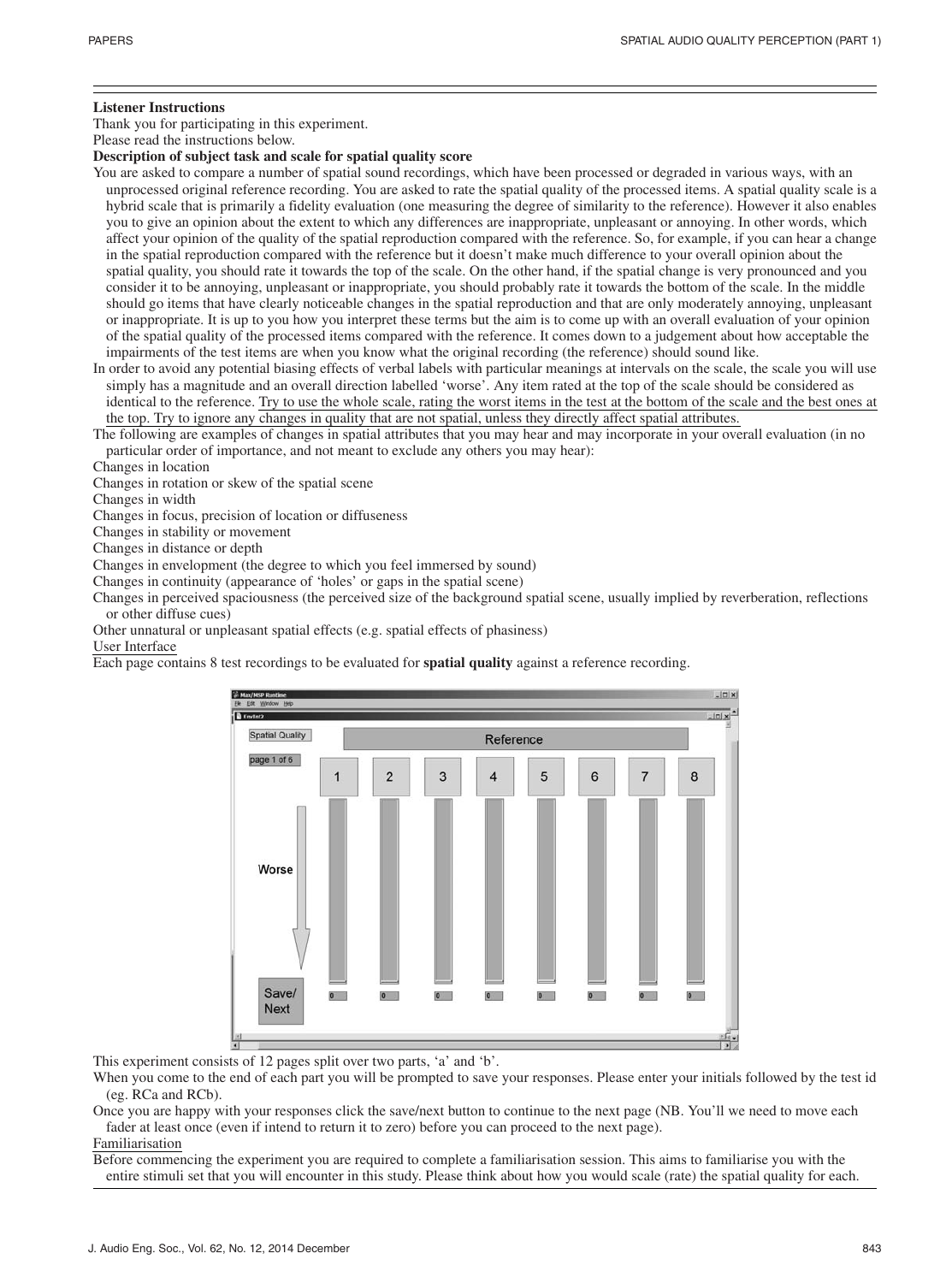|              |     |                                                                                        | Listening<br>test 1                       |                    | Listening<br>test 2       |                                  |
|--------------|-----|----------------------------------------------------------------------------------------|-------------------------------------------|--------------------|---------------------------|----------------------------------|
| SAP group    | No. | Description                                                                            | LP1                                       | LP2                | LP1                       | LP <sub>2</sub>                  |
| $\mathbf{1}$ | 1   | 3/1 downmix: L = L, R = R, C = C, S = $0.7071*$ Ls + $0.7071*$ Rs.                     | $\sqrt{}$                                 | $\sqrt{}$          | $\sqrt{ }$                |                                  |
|              | 2   | 3.0 downmix: L = L + 0.7071*Ls, R = R + 0.7071*Rs, C = C.                              | $\sqrt{}$                                 | $\sqrt{}$          | $\boldsymbol{\mathsf{x}}$ | $\dot{x}$                        |
|              | 3   | 2.0 downmix: L = L + 0.7071*C + 0.7071*Ls, R = R + 0.7071*C + 0.7071*Rs.               | $\sqrt{}$                                 | $\sqrt{}$          | $\sqrt{}$                 |                                  |
|              | 4   | 1.0 downmix: $C = 0.7071*L + 0.7071*R + C + 0.5*Ls + 0.5*Rs.$                          | $\sqrt{}$                                 | $\sqrt{}$          | $\sqrt{ }$                | $\sqrt[3]{}$                     |
| 2            | 5   | Audio codec @ 160 kbs                                                                  | $\sqrt{}$                                 | $\sqrt{}$          | $\sqrt{}$                 | $\sqrt{}$                        |
|              | 6   | Audio codec @ 64 kbs                                                                   | $\sqrt{}$                                 | $\sqrt{}$          | $\sqrt{ }$                | $\sqrt{}$                        |
|              | 7   | Audio codec @ 64 kbs                                                                   | $\checkmark$                              | $\sqrt{}$          | $\sqrt{2}$                | $\frac{1}{x}$                    |
|              | 8   | 2 stage cascade (80 kbs)                                                               |                                           | $\sqrt{}$          | $\pmb{\mathsf{x}}$        |                                  |
|              | 9   | 4 stage cascade (64 kbs)                                                               | $\sqrt{}$                                 | $\checkmark$       | $\pmb{\mathsf{x}}$        | $\pmb{\mathsf{x}}$               |
| 3            | 10  | L and R re-positioned at -10 $^{\circ}$ and 10 $^{\circ}$                              | $\checkmark$                              | $\checkmark$       | $\pmb{\mathsf{x}}$        | $\frac{x}{x}$                    |
|              | 11  | C is skewed; re-positioned at $20^{\circ}$                                             |                                           | $\sqrt{}$          | $\pmb{\mathsf{x}}$        |                                  |
|              | 12  | Ls and Rs re-positioned at -90 $^{\circ}$ and 90 $^{\circ}$                            | $\sqrt{}$                                 | $\sqrt{}$          | $\pmb{\mathsf{X}}$        | $\boldsymbol{x}$                 |
|              | 13  | Ls and Rs re-positioned at -170 $^{\circ}$ and 160 $^{\circ}$                          |                                           | $\sqrt{}$          | $\pmb{\mathsf{X}}$        | $\pmb{\times}$                   |
|              | 14  | L and C moved 1m to right and not facing listening position                            | $\frac{\sqrt{x}}{x}$                      | $\pmb{\mathsf{x}}$ | $\sqrt{2}$                | $\chi$                           |
|              | 15  | Ls moved 1m to right and not facing listening position                                 |                                           | $\pmb{\mathsf{x}}$ | $\sqrt{}$                 | $\pmb{\mathsf{x}}$               |
| 4            | 16  | L and R swapped                                                                        | $\sqrt{}$                                 | $\sqrt{}$          | $\sqrt{ }$                | $\underset{\mathsf{x}}{\sqrt{}}$ |
|              | 17  | L and R swapped for Ls and Rs                                                          |                                           | $\sqrt{}$          | $\pmb{\mathsf{x}}$        |                                  |
|              | 18  | Channel order rotated                                                                  | $\sqrt{}$                                 | $\sqrt{}$          | $\pmb{\mathsf{x}}$        | $\pmb{\mathsf{x}}$               |
|              | 19  | Channel order randomised                                                               | $\sqrt{}$                                 | $\sqrt{}$          | $\pmb{\times}$            | $\pmb{\times}$                   |
| 5            | 20  | L, C and R each attenuated by 6 dB                                                     | $\frac{\sqrt{2}}{x}$                      | $\sqrt{}$          | $\sqrt{2}$                | $\sqrt{ }$                       |
|              | 21  | Ls and Rs each attenuated by 6 dB                                                      |                                           | Х                  | $\sqrt{}$                 | $\sqrt{}$                        |
| 6            | 22  | C phase-inverted                                                                       | $\begin{matrix} 1 \\ x \\ y \end{matrix}$ | $\sqrt{2}$         | $\sqrt{}$                 | $\sqrt{ }$                       |
|              | 23  | L, C and R phase-inverted                                                              |                                           | Х                  | $\sqrt{}$                 | $\chi$                           |
| 7            | 24  | R removed                                                                              |                                           | $\sqrt{}$          | $\boldsymbol{\mathsf{x}}$ |                                  |
|              | 25  | Ls removed                                                                             | $\sqrt{}$                                 | $\sqrt{}$          | $\pmb{\times}$            |                                  |
|              | 26  | C removed                                                                              | $\sqrt{}$                                 | $\sqrt{}$          | $\sqrt{}$                 | $x$<br>$\sqrt{x}$                |
| 8            | 27  | 500 Hz HPF on all channels                                                             | $\sqrt{}$                                 | $\sqrt{}$          | $\sqrt{}$                 |                                  |
|              | 28  | 3.5 kHz LPF on all channels                                                            | $\sqrt{}$                                 | $\sqrt{}$          | $\sqrt{}$                 | $\sqrt{}$                        |
| 9            | 29  | 1.0 downmix in all channels                                                            |                                           | $\sqrt{}$          | $\sqrt{}$                 | $\frac{\sqrt{2}}{x}$             |
|              | 30  | Partly correlated (0.5 bleed in adjacent channel pairs)                                |                                           | $\sqrt{}$          | $\pmb{\mathsf{x}}$        |                                  |
| 10           | 31  | Line array virtual surround                                                            | $\sqrt{}$                                 | $\sqrt{}$          | $\pmb{\mathsf{x}}$        | $\boldsymbol{x}$                 |
|              | 32  | 2 channel virtual surround                                                             | $\sqrt{}$                                 | $\sqrt{}$          | $\pmb{\mathsf{x}}$        | $\pmb{\mathsf{x}}$               |
| 11           | 33  | Channel order randomised $+ R$ , Ls and C removed                                      |                                           | $\sqrt{}$          | $\pmb{\times}$            | $\pmb{\times}$                   |
|              | 34  | $3.0$ downmix + R removed                                                              | $\sqrt{}$                                 | $\sqrt{}$          | $\pmb{\mathsf{X}}$        | $\pmb{\mathsf{x}}$               |
|              | 35  | 2.0 downmix + channel order randomised                                                 |                                           | $\sqrt{}$          | $\pmb{\mathsf{X}}$        | $\pmb{\times}$                   |
|              | 36  | 2.0 downmix + L and R re-positioned at -10 $^{\circ}$ and 10 $^{\circ}$                |                                           | $\sqrt{}$          | $\pmb{\mathsf{X}}$        | $\pmb{\times}$                   |
|              | 37  | 1.0 downmix + 500 Hz HPF on all channels                                               | $\sqrt{}$                                 | $\sqrt{}$          | $\sqrt{ }$                | $\underset{\mathsf{x}}{\sqrt{}}$ |
|              | 38  | L and R re-positioned at -10° and 10° + Ls and Rs re-positioned at -170° and 160°      | $\sqrt{}$                                 |                    | $\overline{\mathsf{x}}$   |                                  |
|              | 39  | Audio codec $-160$ kbs $+2.0$ downmix                                                  |                                           |                    |                           |                                  |
|              | 40  | Audio codec – 160 kbs + Ls and Rs re-positioned at -90 $^{\circ}$ and 90 $^{\circ}$    |                                           |                    | Х                         | Х                                |
|              | 41  | Audio codec $@64$ kbs + 1.0 downmix                                                    |                                           |                    | X                         | Х                                |
|              | 42  | Audio codec @ 64 kbs + channel order randomised                                        |                                           |                    | Х                         | Х                                |
|              | 43  | 2 channel virtual surround $+$ R removed                                               |                                           |                    | Х                         | Х                                |
|              | 44  | 2 channel virtual surround + L and R re-positioned at -10 $^{\circ}$ and 10 $^{\circ}$ |                                           |                    | X                         | $\pmb{\mathsf{x}}$               |
|              | 45  | Audio codec $@64$ kbs + Ls moved 1 m to right and not facing listening position        | Х                                         | Х                  | $\sqrt{ }$                | $\sqrt{ }$                       |
| 12           | 46  | High Anchor: unprocessed reference                                                     |                                           |                    | $\sqrt{}$                 | $\sqrt{ }$                       |
|              | 47  | Mid Anchor: audio codec (80 kbs)                                                       |                                           |                    |                           |                                  |
|              | 48  | Low Anchor: mono downmix reproduced asymmetrically by Ls only                          |                                           |                    |                           |                                  |

#### Table 11. SAPs assessed at LP1 and LP 2 in listening test 1 and listening test 2. All test items use 5 reproduction channels except where the description states otherwise (e.g., downmixing, channel removal)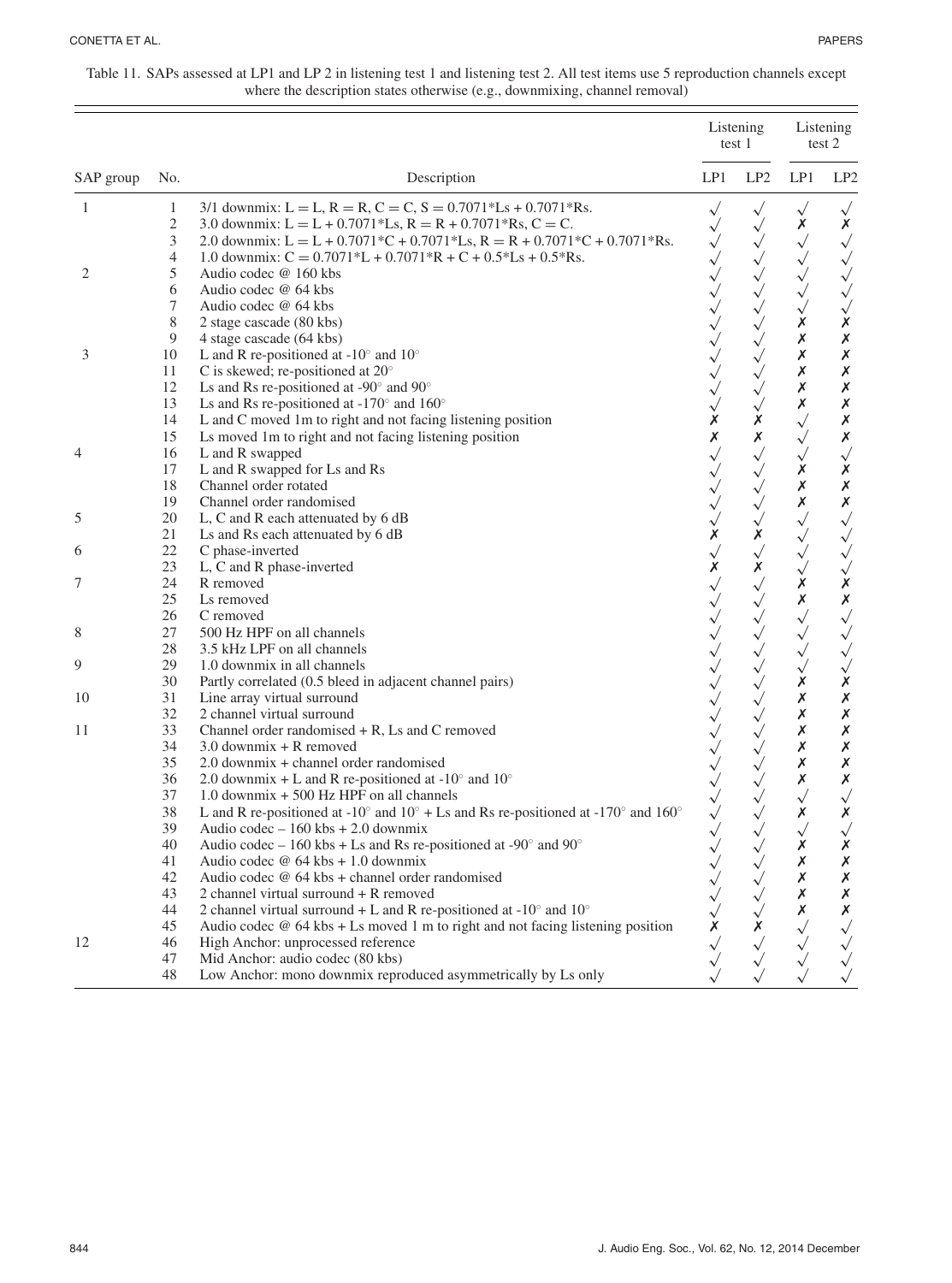

Robert Conetta Tim Brookes Francis Rumsey Sławomir Zieliński Martin Dewhirst













Philip Jackson Søren Bech David Meares Sunish George







and director of research at the Institute of Sound Recording, University of Surrey, specializing in sound quality, psychoacoustics, and spatial audio. He led the QESTRAL project on spatial sound quality evaluation from 2006–9. He is currently chair of the AES Technical Council, Consultant Technical Writer, and Editor for the *AES Journal*. Among his musical activities he is organist and choirmaster of St. Mary the Virgin Church in Witney, Oxfordshire.

-

Sławomir Zieliński received M.Sc. and Ph.D. degrees in telecommunications from the Technical University of Gdansk, Poland. After graduation in 1992, he worked as a ´ lecturer at the same University for eight years. In 2000 Dr. Zielinski joined the University of Surrey, U.K., where he ´ initially worked as a research fellow and then as a lecturer at the Department of Music and Sound Recording. Since 2009 he has been working as a teacher at the Technical Schools in Suwałki, Poland.

During the past 20 years Dr. Zieliński taught classes in a broad range of topics including electronics, electroacoustics, audio signal processing, sound synthesis, studio recording technology, and more recently information and communications technology. He co-supervised six Ph.D. students. In 2007–2008 he was a member of the AES British Section Committee. He is the author or co-author of more than 70 scientific papers in the area of audio engineering. His current research interests include psychoacoustics and audio quality assessment methodology.

# -

Martin Dewhirst received an MMath degree from the University of Manchester Institute of Science and Technology, Manchester, U.K., and a Ph.D. degree from the Institute of Sound Recording and the Centre for Vision, Speech and Signal Processing at the University of Surrey, Guildford, UK.

Robert Conetta is an acoustics engineer at Sandy Brown Associates LLP. Previously he was an acoustics consultant at Marshall Day Acoustics and a research fellow at the Acoustics Research Centre, London South Bank University. At LSBU he worked with Professor Bridget Shield, Professor Julie Dockrell (IOE), and Professor Trevor Cox (Salford) to investigate the effect of noise and classroom acoustic design on pupil performance on the ISESS project.

Rob studied for his Ph.D. at the Institute of Sound Recording, University of Surrey under the supervision of Professor Francis Rumsey, Dr. Sławomir Zieliński, and Dr. Tim Brookes. He worked as part of a team of researchers, funded and supported by Bang and Olufsen and BBC research, on the QESTRAL (Quality Evaluation of Spatial Transmission and Reproduction using an Artificial Listener) project. For his contribution to the project he received University of Surrey's Research Student of the Year Award in 2010. -

Tim Brookes received the B.Sc. degree in mathematics and the M.Sc. and D.Phil. degrees in music technology from the University of York, York, U.K., in 1990, 1992, and 1997, respectively. He was employed as a software engineer, recording engineer, and research associate before joining, in 1997, the academic staff at the Institute of Sound Recording, University of Surrey, Guildford, U.K., where he is now senior lecturer in audio and director of research. His teaching focuses on acoustics and psychoacoustics and his research is in psychoacoustic engineering: measuring, modeling, and exploiting the relationships between the physical characteristics of sound and its perception by human listeners.

# -

Francis Rumsey is an independent technical writer and consultant, based in the U.K. Until 2009 he was professor